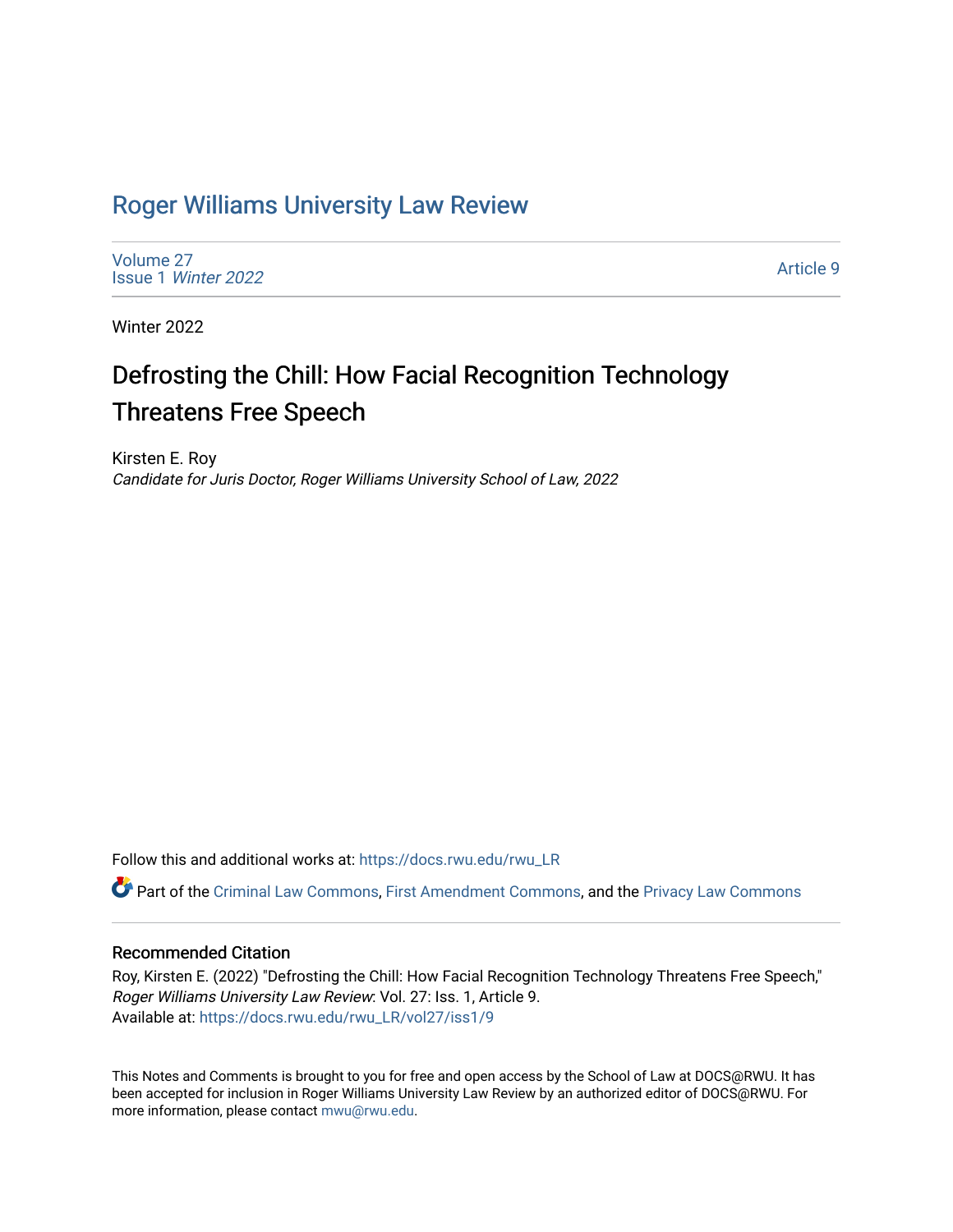## **Defrosting the Chill: How Facial Recognition Technology Threatens Free Speech**

**Kirsten E. Roy\***

#### **INTRODUCTION**

Law enforcement's increased use of facial recognition technology (FRT) to aid investigations has sparked a nationwide conversation about the costs and benefits of such advanced technology.1 With FRT use on the rise, the implications of its use concerns legal scholars, activists, and politicians alike because the software is known to misidentify people of color, women, and other marginalized groups at a disproportionately high rate.2 For example, in 2018, the American Civil Liberties Union (ACLU) ran members of

185

Candidate for Juris Doctorate, Roger Williams University School of Law, 2022. A special thank you to Professor Hassel for her guidance throughout the writing process. I would also like to thank my parents and Sam for their unending love, encouragement, and support—thank you for always believing in my success!

<sup>1</sup>*. See* Ashley Deeks & Shannon Togawa Mercer, *Facial Recognition Software: Costs and Benefits*, LAWFARE (Mar. 27, 2018, 9:00 AM), https://www.lawfareblog.com/facial-recognition-software-costs-and-benefits [https://perma.cc/ 4YFN-JASA]; *cf.* Malkia Devich-Cyril, *Defund Facial Recognition*, THE ATLANTIC (July 5, 2020), https://www.theatlantic.com/technology/archive/2020/ 07/defund-facial-recognition/613771/ [https://perma.cc/2Y4J-LB28] (facial recognition technology used to surveil Black activists and journalists).

<sup>2</sup>*. Civil Rights Groups Call on Biden to Halt Federal Use of Facial Recognition Technology*, ACLU (Feb. 17, 2021), https://www.aclu.org/press-releases/aclu-civil-rights-groups-call-biden-halt-federal-use-facial-recognitiontechnology [https://perma.cc/2SKW-B6ED].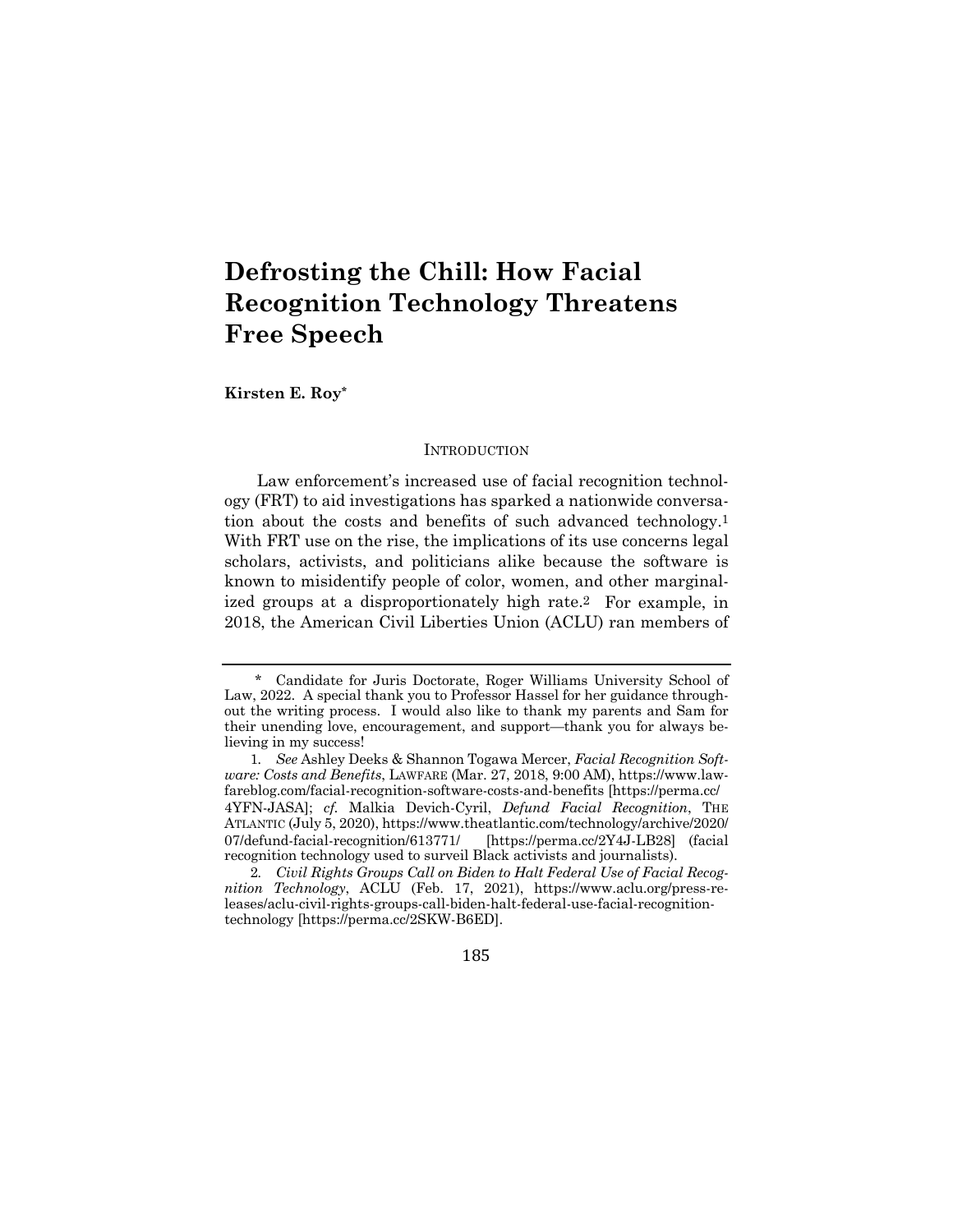Congress's faces through Amazon's facial recognition software, "Rekognition," and the technology incorrectly identified twentyeight lawmakers as people who had committed crimes.3 In another study, the Massachusetts Institute of Technology found that FRT algorithms falsely matched Black women between twenty and thirty-five percent of the time, while matching white men's faces correctly almost every time.4 In 2019, the United States Government released its own findings on FRT and concluded that FRT is most effective when used on white men as it misidentifies people of color, women, children, and the elderly at disproportionately high rates.5 As a result of these disparities and concerns over bias, IBM, Microsoft and Amazon have suspended the sale of FRT to law enforcement.6 Many jurisdictions in the United States banned law enforcement's use of FRT citing the potential civil liberty violations.7 The consensus is clear—if law enforcement agencies are to use advanced technology like FRT, it must be highly accurate there is no room for error.

Even if FRT worked seamlessly and did not misidentify its subsets at a disproportionate rate, the "Orwellian" slippery slope that could follow from such advanced technology is cause for concern.8 The ACLU is at the forefront of calls to defend against the threat of FRT, advocating for Congress and the Biden Administration to take immediate action to protect First Amendment and privacy rights.9 The ACLU maintains that FRT "threatens our expectation of privacy and its pervasive use chills our associational, speech, and

<sup>3.</sup> Jacob Snow, *Amazon's Face Recognition Falsely Matched 28 Members of Congress with Mugshots*, ACLU (Jul. 26, 2018, 8:00 AM), https://www.aclu.org/blog/privacy-technology/surveillance-technologies/amazons-face-recognition-falsely-matched-28 [https://perma.cc/S59W-DPFT].

<sup>4.</sup> Joy Buolamwini & Timnit Gebru, *Gender Shades: Intersectional Accuracy Disparities in Commercial Gender Classification*, 81 PROC. MACH. LEARNING RSCH. 77, 87 (2018).

<sup>5</sup>*. See* Karen Hao, *A U.S. Study Confirms Most Face Recognition Systems are Racist,* TECH. REV. (Dec. 20, 2019), https://www.technologyreview.com/2019/12/20/79/ai-face-recognition-racist-us-government-niststudy/ [https://perma.cc/S59W-DPFT].

<sup>6</sup>*. See* Devich-Cyril, *supra* note 1.

<sup>7</sup>*. Id.*

<sup>8</sup>*. See id.*

<sup>9</sup>*. See generally Civil Rights Groups Call on Biden to Halt Federal Use of Facial Recognition Technology*, *supra* note 2*;* Letter from Kate Ruane, Senior Legis. Couns., ACLU, to President Biden (Feb. 16, 2021).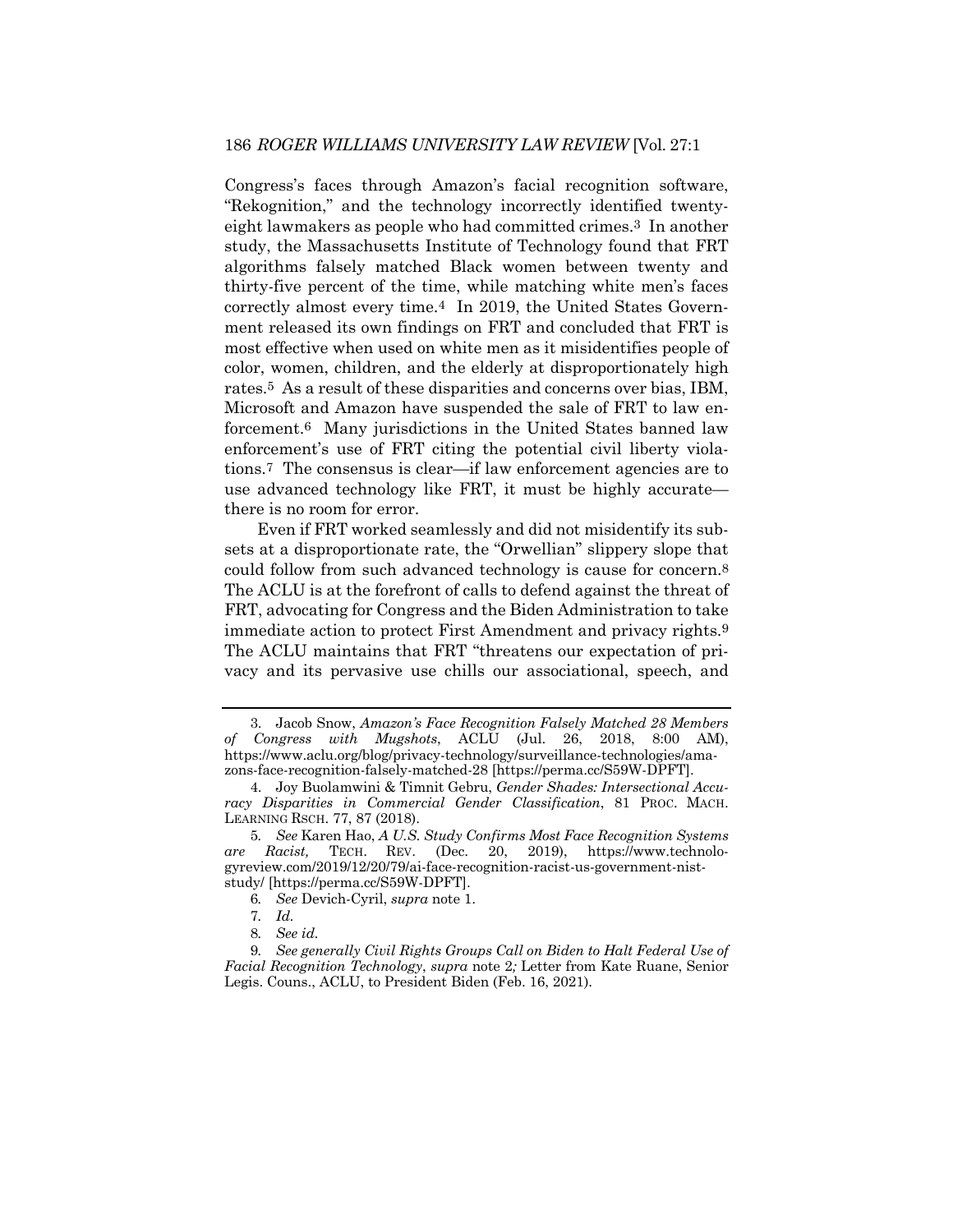privacy rights unlike any technology previously deployed."10 In a coalition letter to President Biden, the ACLU's Senior Legislative Counsel Kate Ruane explained that FRT is responsible for the false arrests of Black men and "[the technology] disproportionately misidentifies and misclassifies people of color, trans people, women and other marginalized groups."11 Ruane argued that the Biden Administration must address FRT as an "important first step" to keep with its commitment to addressing racial inequality.<sup>12</sup>

This Comment will focus on FRT as it relates to the First Amendment and the expression of such constitutionally protected activities. In Part I, this Comment will highlight the rise of social media activism, explain how it creates a unique risk for law enforcement agencies to abuse FRT, and provide an overview of the chilling effect doctrine to the First Amendment. In Part II, this Comment will argue that law enforcement's use of FRT threatens to chill protected speech and thus, the utilization of FRT on individuals exercising constitutionally protected activities violates the First Amendment to the United States Constitution. This Comment will then analyze whether the chilling effect gives rise to a legally cognizable injury and weigh the chilling FRT constitutional implications against the benefits of its use. Lastly, this Comment will argue that the executive or legislature must act and heavily regulate FRT to mitigate any chilling effect on individuals exercising their First Amendment rights.

#### I. BACKGROUND

#### A. *The Rise of Social Media Activism*

It is no secret that social media usage is widespread in the United States, but over the last decade, social media use has increased across all age demographics.13 The Pew Research Center

<sup>10</sup>*. Civil Rights Groups Call on Biden to Halt Federal Use of Facial Recognition Technology*, *supra* note 2.

<sup>11.</sup> Letter from Kate Ruane to President Biden, *supra* note 9.

<sup>12</sup>*. Civil Rights Groups Call on Biden to Halt Federal Use of Facial Recognition Technology*, *supra* note 2.

<sup>13</sup>*. Social Media Use Has Grown Dramatically*, PEW RSCH. CTR. (Mar. 27, 2018), https://www.pewresearch.org/fact-tank/2018/03/27/americans-complicated-feelings-about-social-media-in-an-era-of-privacy-concerns/ft\_18-03- 23\_socialmediaprivacy/ [https://perma.cc/RCG9-APXX].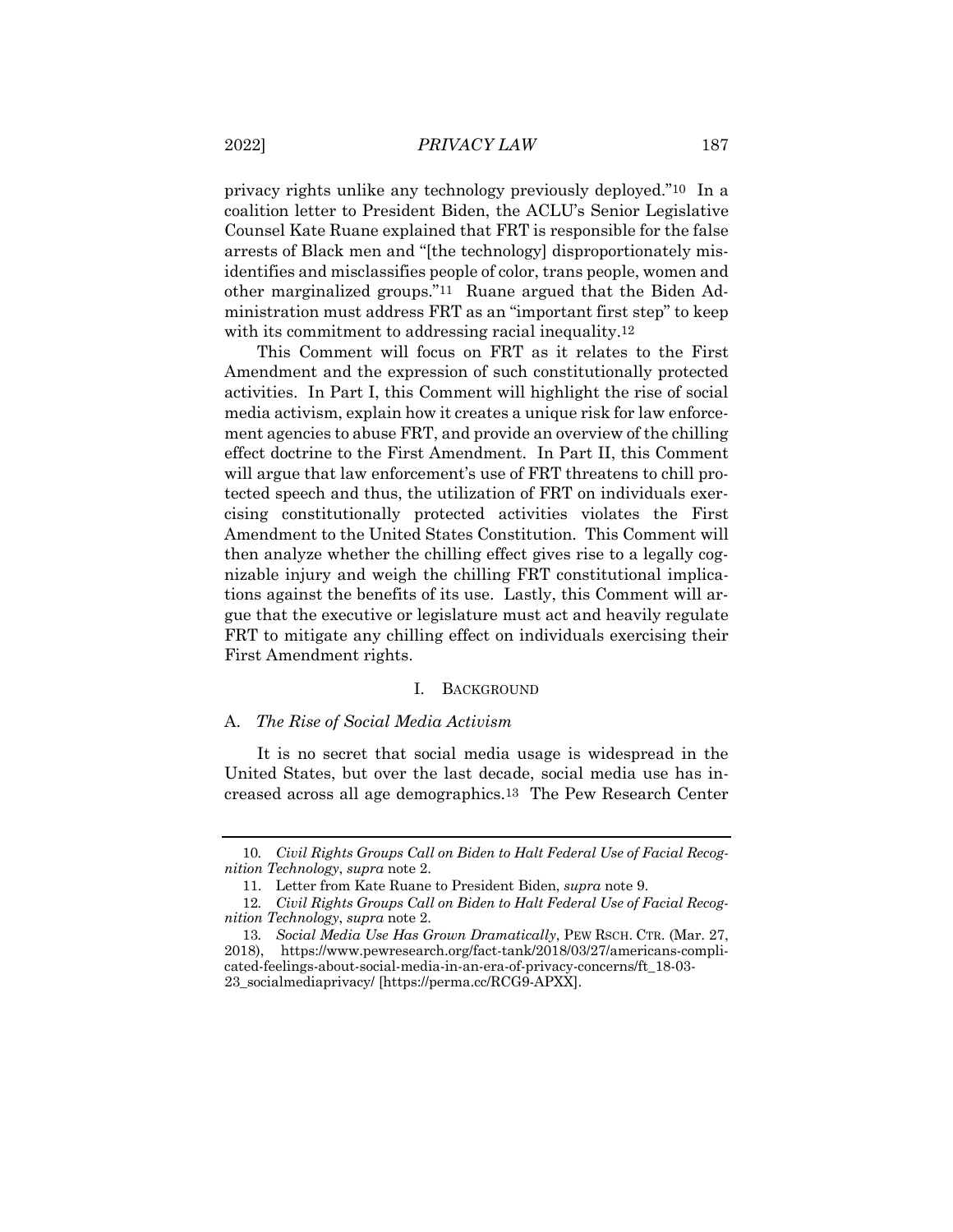conducted a study about the growth of social media from 2006 to 2018, finding that the vast majority of Americans use social media every day.14 Americans turn to social media for a variety of reasons: connecting to friends and family, staying up-to-date about current events, and more recently, political activism. Given that twothirds (67%) of Americans read the news on social media,15 it is no surprise that Americans have turned to online platforms for political debate and discussion.

In recent years, Americans utilized social media to engage in activism. As of 2017, roughly half of Americans used social media to discuss political and social issues.16 As a result of the COVID-19 pandemic, Americans spent more time at home in 2020 and consequently, more time on social media. Activists utilized social media platforms like Twitter, Facebook, Instagram, and TikTok to advocate for political and social change. For example, after a Minneapolis police officer, Derick Chauvin, killed George Floyd, a forty-sixyear-old Black man from Minneapolis, activists utilized social media platforms to protest systemic racism in the United States and called for police reform.17 The horrific video sparked outrage across the globe, causing millions to advocate for police accountability; express their solidarity with the Black community; and organize protests through social media. Clearly, Americans have a powerful tool at their disposal to raise awareness and instigate change.18 The strength of this movement not only forced Americans to see the ubiquity of systemic racism in the United States, it also highlighted

<sup>14</sup>*. See id*.

<sup>15</sup>*. News Use Across Social Media Platforms 2017*, PEW RSCH. CTR. (Sept. 7, 2017), https://www.journalism.org/2017/09/07/news-use-across-social-me-

dia-platforms-2017/ [https://perma.cc/3GBB-GC24].

<sup>16</sup>*. Activism in the Social Media Age*, PEW RSCH. CTR. (July 11, 2018) https://www.pewresearch.org/internet/2018/07/11/public-attitudes-toward-political-engagement-on-social-media/ [https://perma.cc/UL4G-WZ7T].

<sup>17.</sup> Jon Emont & Philip Wen, *How Protests Over George Floyd's Killing Spread Around the World*, WALL ST. J. (June 11, 2020, 10:02 AM), https://www.wsj.com/articles/social-media-helps-spur-global-protests-overgeorge-floyds-death-11591880851 [https://perma.cc/EJX4-HTCW].

<sup>18</sup>*. See* Shira Ovide, *How Social Media Has Changed Civil Rights Protests*, N.Y. TIMES (Dec. 17, 2020), https://www.nytimes.com/2020/06/18/technology/social-media-protests.html [https://perma.cc/Z4V7-JXH3].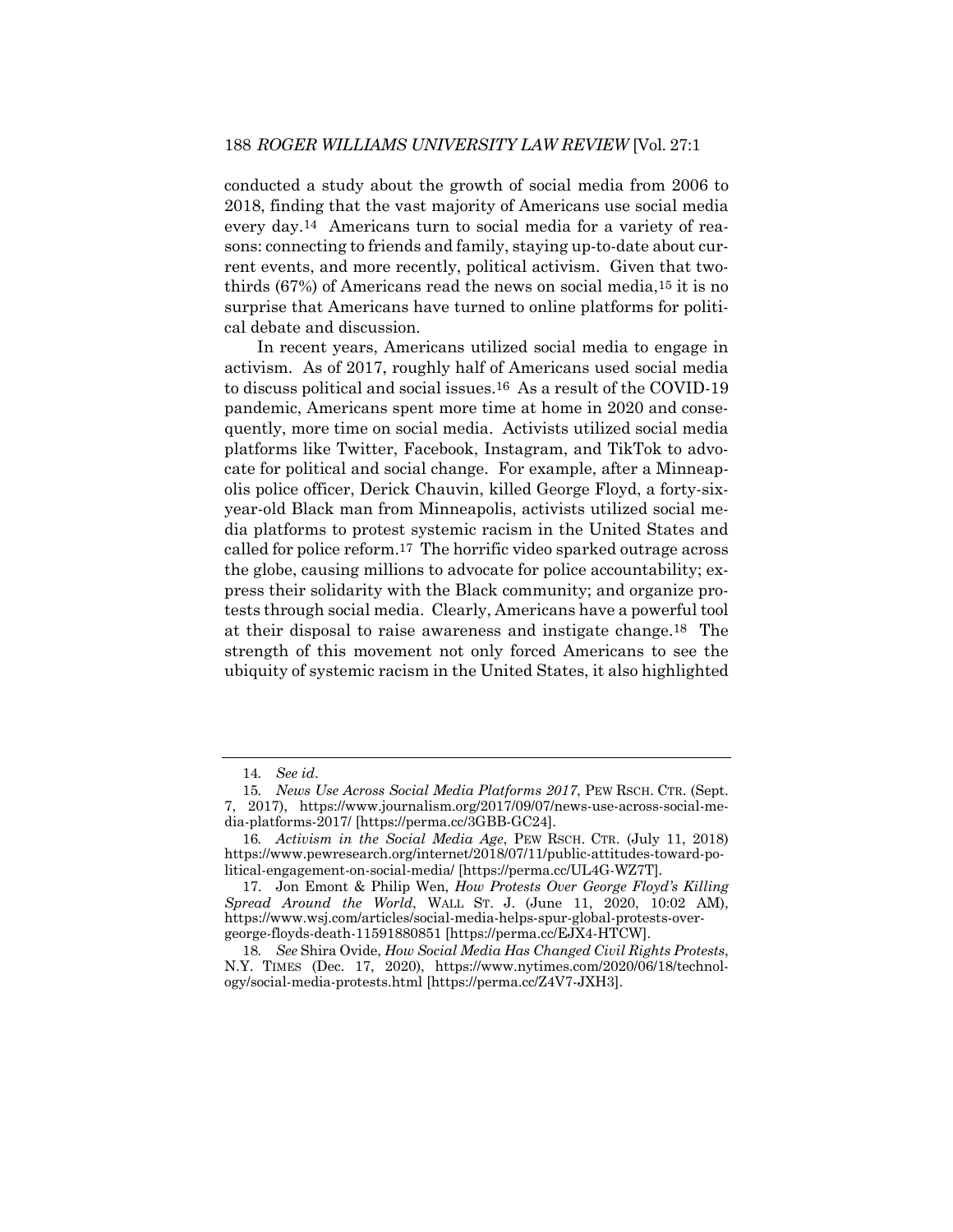the need for police reform which led to action.19 The United States House of Representatives, for example, recently passed the George Floyd Justice in Policing Act, which aims to reform policing.20 The bill, if passed by the United States Senate, will address issues with policing practices and law enforcement accountability.21 The George Floyd Justice in Policing Act illustrates how social media activism can enact actual change. Following the summer of 2020, social media has become a prominent platform for American political discussion.22

For those who want to facilitate change, social media is an incredibly powerful means to accomplish that goal.23 For example, during the 2020 election cycle most candidates utilized social media to further their campaigns. Political figures turned to social media platforms to reach their constituents about issues and encouraged

21*. See id*.

22*. See* Kalhan Rosenblatt, *A Summer of Digital Protest: How 2020 Became the Summer of Activism Both Online and Offline*, NBC (Sept. 26, 2020), https://www.nbcnews.com/news/us-news/summer-digital-protest-how-2020 became-summer-activism-both-online-n1241001 [https://perma.cc/6A48- FBAV].

<sup>19</sup>*. E.g.,* George Floyd Justice in Policing Act of 2020, H.R. 7120, 116th Cong. (2020).

<sup>20</sup>*. Id.* ("[The George Floyd Justice in Policing Act] addresses a wide range of policies and issues regarding policing practices and law enforcement accountability for law enforcement misconduct, to enhance transparency and data collection, and eliminate discriminatory policing practices. The bill facilitates federal enforcement of constitutional violations by state and local law enforcement.") If passed, the bill will create a Nation Police Misconduct Registry; lower the criminal intent standard required to convict a police officer from willful to knowing or reckless; alter qualified immunity for law enforcement officers in civil actions; permit the Department of Justice to investigate discriminatory police practices; and establish a framework for addressing racial profiling at the federal, state, and local level. *Id.*

<sup>23</sup>*. See* Amy B. Wang, *Taylor Swift's Endorsement of Democrats is Followed by a Spike in Voter Registration*, WASH. POST (Oct. 9, 2018), https://www.washingtonpost.com/arts-entertainment/2018/10/09/taylorswifts-endorsement-democrats-causes-spike-voter-registrations/

<sup>[</sup>https://perma.cc/P4QN-WZM9]. Before the 2018 primary election, Taylor Swift weighed in on politics and caused a spike voter registration among eighteen- to twenty-nine-year-olds. Within forty-eight hours of Swift's Instagram post, 169,000 new voters registered to vote in their respective states. *See generally* Taylor Swift (taylorswift), INSTAGRAM (Oct. 7, 2020), https://www.instagram.com/p/BopoXpYnCes/ [https://perma.cc/C7ZC-9KQH].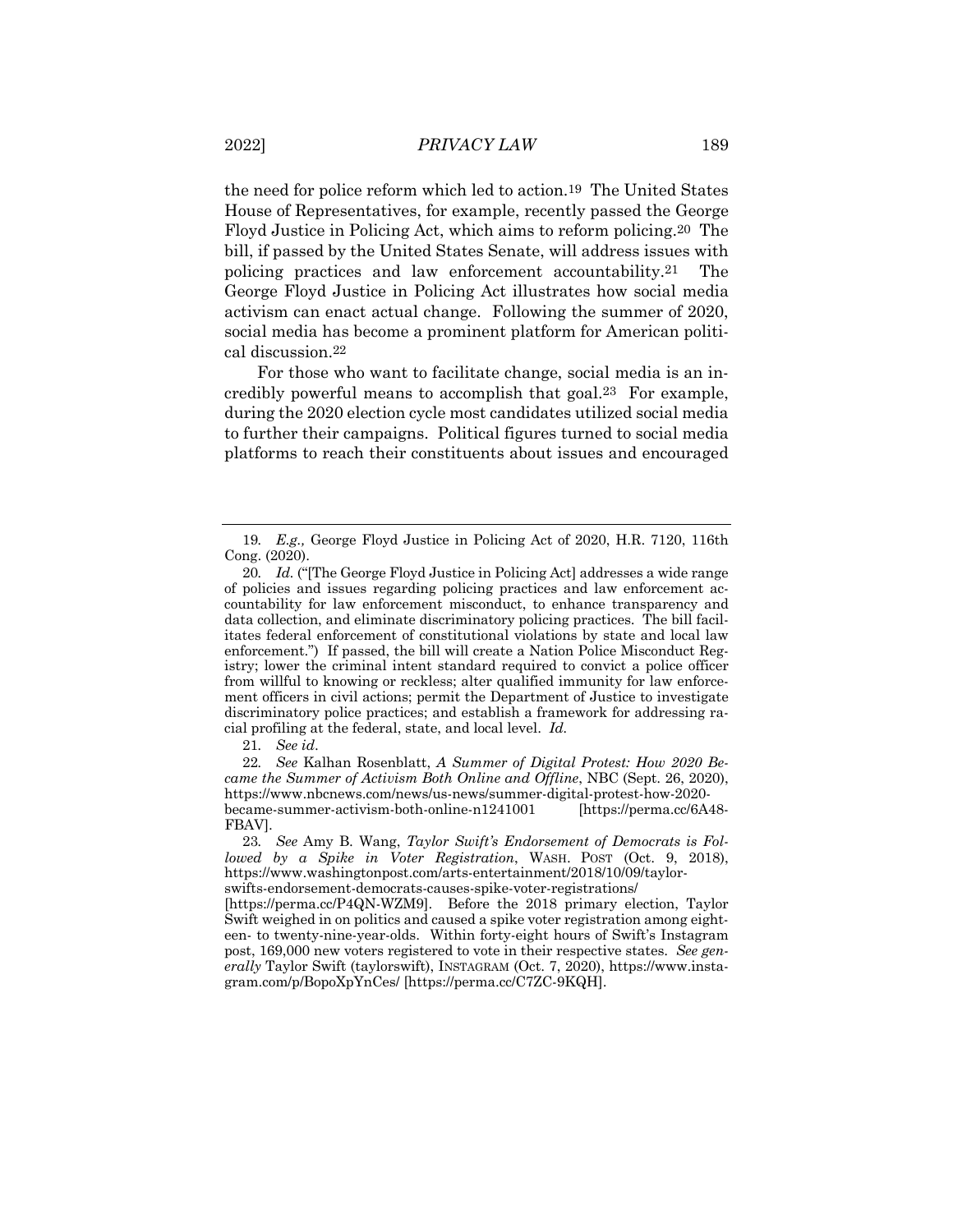people to vote.24 And notably, on both sides of the aisle, Americans utilized their social media platforms to raise awareness and support their candidates.25

While social media serves as an important platform for political discussion, for all Americans, a July 2020 survey revealed that Black Americans are most likely to use social media to engage in political activism in the United States.26 Along with Black Americans, Hispanic and Asian Americans are more likely to utilize social media activism than their white counterparts.27 This disparity is likely a result of marginalized groups' desire to call for political and social change to address the inequities directly impacting their communities.28 In sum, social media activism is an important, effective, and efficient way for many Americans to exercise their First Amendment rights and it is particularly important to mitigate any threat FRT poses to social media activism because today, most political debate and discussion takes place online.

### B. *Law Enforcement Use of FRT*

With the rise of social media activism, unrestricted use of FRT presents a unique risk to Americans who want to use their online platforms to raise awareness for political and social change. FRT is powered by advanced algorithms which can recognize distinct features of human faces and find matches almost instantly.29 These algorithms utilize databases containing hundreds of thousands of images.30 With one-half of Americans already in FRT databases and one in four police departments using FRT as a part of

<sup>24</sup>*. E.g.,* Joe Biden (@JoeBiden), TWITTER (Nov. 3, 2020, 6:46 AM), https://twitter.com/joebiden/status/1323592258617188352?lang=en [https://perma.cc/BJ5E-5M7T].

<sup>25</sup>*. See* Tom Murse, *How Social Media Has Changed Politics*, THOUGHTCO. (Aug. 29, 2019), https://www.thoughtco.com/how-social-media-has-changedpolitics-3367534 [https://perma.cc/6FCG-TWUH].

<sup>26.</sup> Brooke Auxier, *Social Media Continues to be Important Political Outlets for Black Americans,* PEW RSCH. CTR. (Dec. 11, 2020), https://www.pewresearch.org/fact-tank/2020/12/11/social-media-continue-to-be-important-political-outlets-for-black-americans/ [https://perma.cc/RC92-49F5].

<sup>27</sup>*. Id*.

<sup>28</sup>*. Id*.

<sup>29.</sup> Devich-Cyril, *supra* note 1.

<sup>30</sup>*. Id.*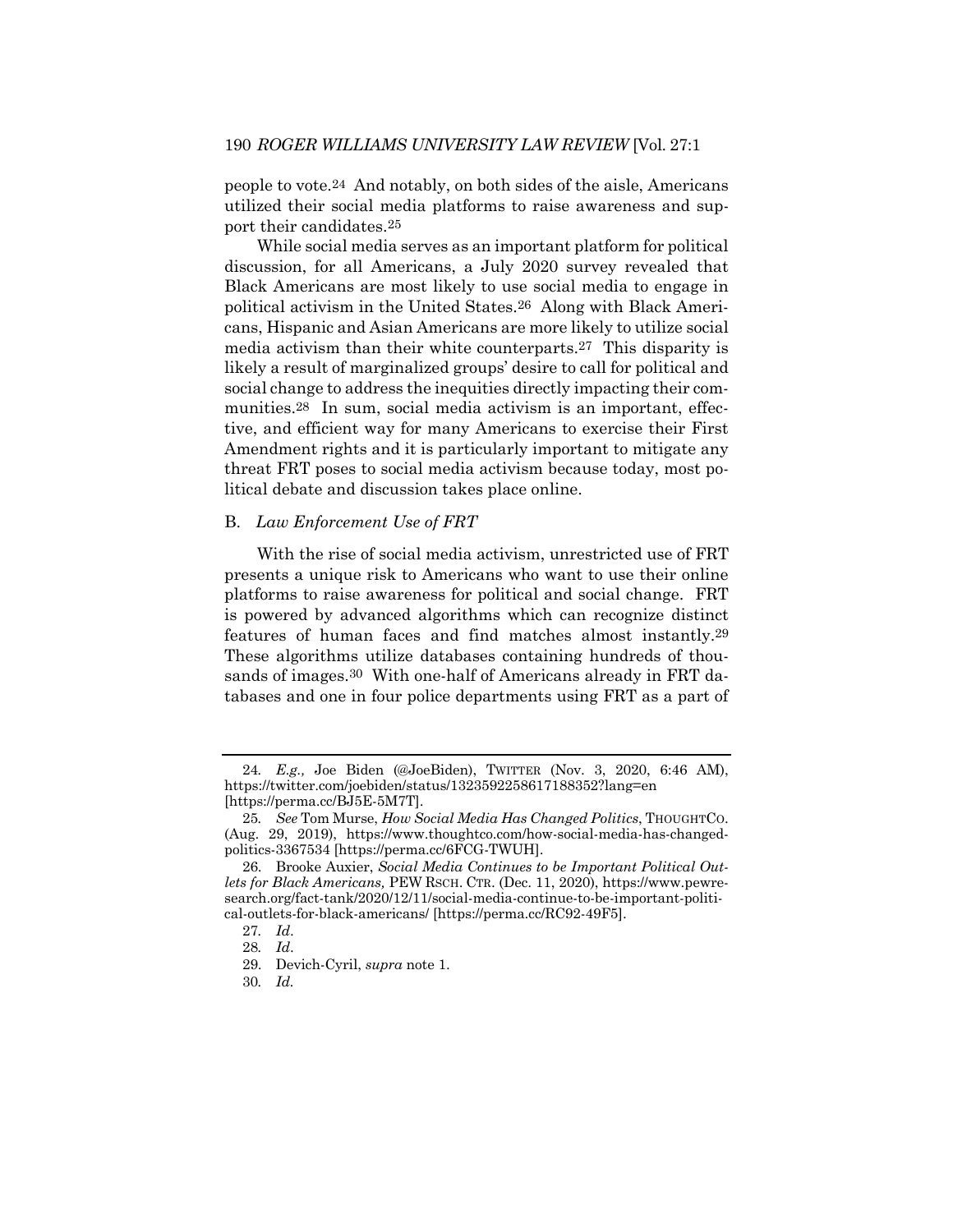routine investigations,31 the potential scope of this technology is alarming to activists, politicians, and legal scholars alike.32 The problem is that facial recognition companies utilize images from government databases and social media without the knowledge or consent of the subjects.33 The FBI, for example, has a facial recognition database with 641 million images of people's faces pulled from passports and driver's licenses.34 Clearview AI powers its FRT database with photos from social media sites, in violation of those companies' terms of service.35 Legal experts and civil rights advocates argue that using facial images to power a technology the government can use for mass surveillance is dangerous as there are significant privacy concerns at issue and potential infringement of constitutionally protected activity.36 As a result of the significant privacy concerns and constitutional implications of FRT, jurisdictions across the country are taking steps to mitigate any potential threat to civil liberties.

Without knowledge, consent, or even a legitimate reason, law enforcement agencies can use FRT to match individuals to images derived from the Department of Motor Vehicle (DMV) database or platforms like Facebook, Instagram, and Twitter.37 There is growing concern that FRT is a weapon for law enforcement against protestors.38 Activists and journalists argue that sharing movements on social media is adding fuel to the fire and making it much easier for the government to monitor political organizations without evidence of an actual threat.39 For example, Black Lives Matter

<sup>31</sup>*. Id.*

<sup>32</sup>*. See id.*

<sup>33</sup>*. Id.*

<sup>34</sup>*. Id.*

<sup>35</sup>*. Id.*; *see also* Kashmir Hill, *The Secretive Company that Might End Privacy as We Know it*, N.Y. TIMES (Feb. 10, 2020), https://www.nytimes.com/2020/01/18/technology/clearview-privacy-facial-recognition.html [https://perma.cc/4ABM-KWUJ].

<sup>36</sup>*. Civil Rights Groups Call on Biden to Halt Federal Use of Facial Recognition Technology*, *supra* note 2.

<sup>37</sup>*. See* Devich-Cyril, *supra* note 1; Hill, *supra* note 35.

<sup>38</sup>*. See Civil Rights Groups Call on Biden to Halt Federal Use of Facial Recognition Technology*, *supra* note 2.

<sup>39</sup>*. See* Madeleine Aggeler, *Face of a Dissident: As Images from Protests Circulate Online, Some Fear that Individuals Will Become Targets*, THE CUT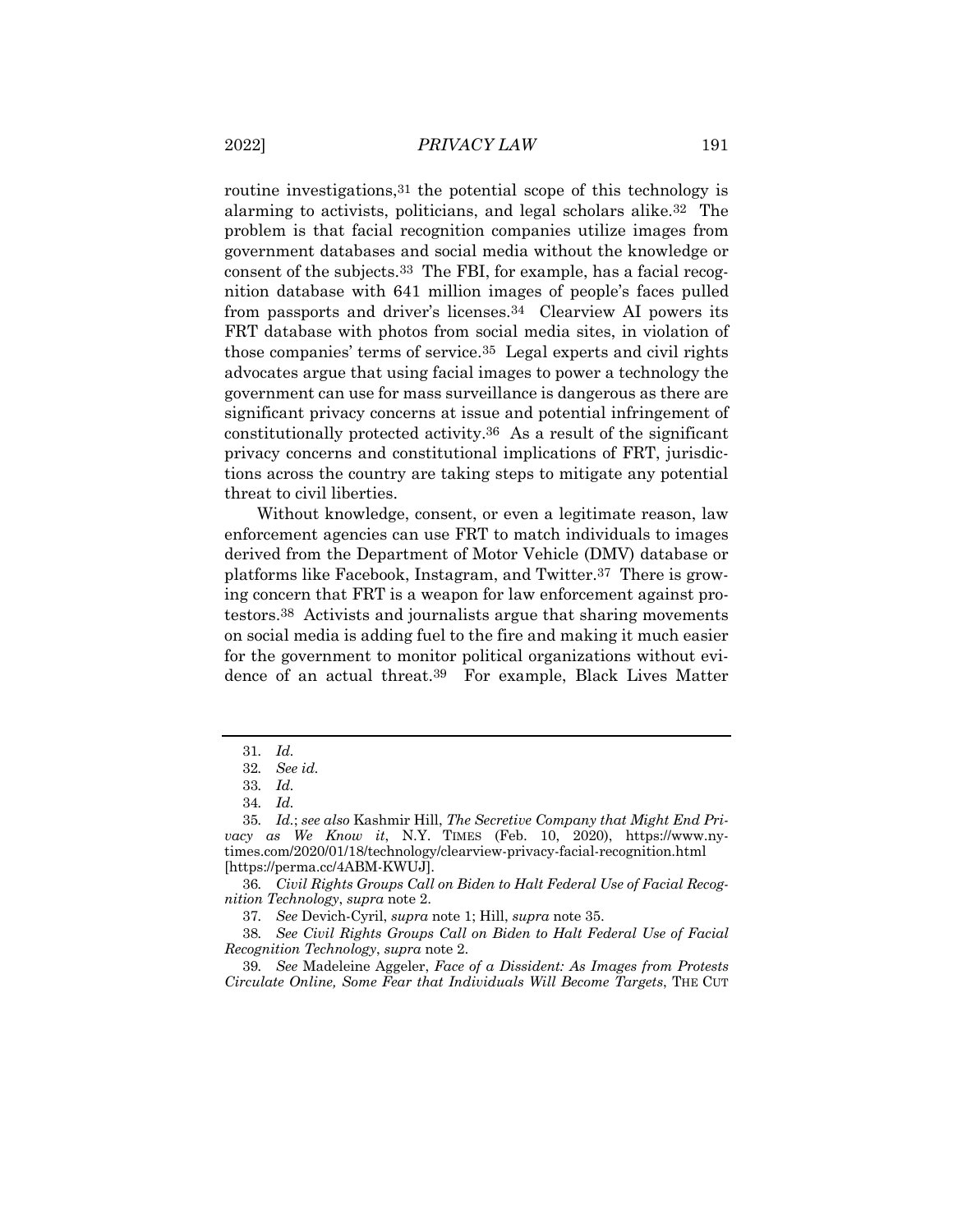activists recently urged photojournalists and private citizens to avoid sharing photographs of protestors' faces at demonstrations.40 Law enforcement agencies could use images from demonstrations to identify the participants, which in turn could result in further surveillance, harassment, or arrest of groups that historically experienced the same.41 Without restrictions in place to protect social media activism, such surveillance via FRT could further drive brutal policing and suppression of unpopular political minorities, especially Black activists who historically have faced unlawful surveillance from the government.42

Law enforcement agencies have used FRT to investigate and surveil protestors in the past,43 but the scope of this use is unknown as agencies are not required to disclose the use of FRT in court documents.44 At the recent demonstrations against police brutality following the death of George Floyd, law enforcement agencies across the country logged 270 hours of surveillance of protestors in

<sup>(</sup>June 24, 2020), https://www.thecut.com/2020/06/face-of-a-dissident.html [https://perma.cc/ES6P-RVVY].

<sup>40</sup>*. Id.*

<sup>41</sup>*. Id.*

<sup>42</sup>*. See* Devich-Cyril, *supra* note 1.

<sup>43.</sup> In 2015, Baltimore police used FRT to identify protestors by linking images to social media profiles. *See* Kevin Rector & Alison Knezevich, *Maryland's Use of Facial Recognition Software Questioned by Researchers, Civil Liberties Advocates*, BALTIMORE SUN (Oct. 18, 2016, 12:01 AM), https://www.baltimoresun.com/news/crime/bs-md-facial-recognition-20161017-story.html [https://perma.cc/3X4C-F6ER]. More recently, FRT has been used to identify protestors in Washington, D.C. and Miami. Justin Jouvenal & Spencer S. Hsu, *Facial Recognition Used to Identify Lafayette Square Protester Accused of Assault*, WASH. POST (Nov. 2, 2020, 1:45 PM), https://www.washingtonpost.com/local/legal-issues/facial-recognition-protests-lafayettesquare/2020/11/02/64b03286-ec86-11ea-b4bc-3a2098fc73d4\_story.html [https://perma.cc/TH67-4L2T]; Connie Fossi & Phil Prazan, *Miami Police Used Facial Recognition Technology in Protester's Arrest*, NBC MIAMI (Aug. 17, 2020, 7:14 PM), https://www.nbcmiami.com/investigations/miami-police-used-facialrecognition-technology-in-protesters-arrest/2278848/ [https://perma.cc/UY5D-

Y42X].

<sup>44.</sup> Lauren Feiner & Annie Palmer, *Rules Around Facial Recognition Technology and Policing Remain Blurry*, CNBC (June 14, 2021, 10:52 AM), https://www.cnbc.com/2021/06/12/a-year-later-tech-companies-calls-to-regulate-facial-recognition-met-with-little-progress.html [https://perma.cc/2ALT-SU4U]. *But cf.* NEW YORK CITY, N.Y., CODE § 14-188(b) (2020).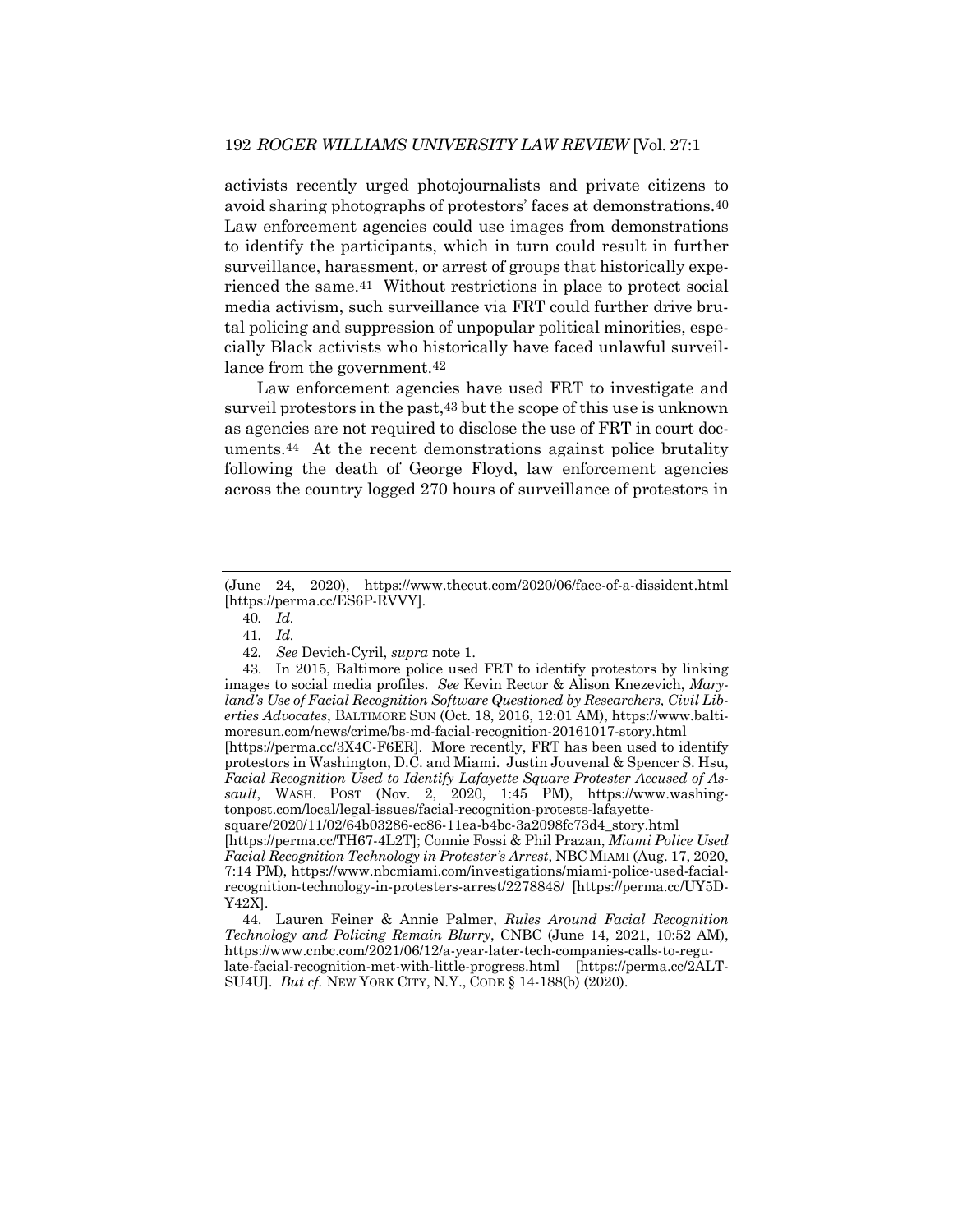fifteen different cities.45 The impact and scope of this surveillance combined with police wearing body cameras equipped with FRT is concerning, especially when law enforcement agencies are not required to disclose the use of FRT. Referencing public safety concerns, law enforcement agencies justify their surveillance because some demonstrations have turned violent in the past and thus, the agencies are conducting surveillance to prevent crime.46 This justification is anything but persuasive as without regulation, or a requirement that investigators use FRT only when there is a credible threat, there is room for abuse of FRT and surveillance of politically unpopular groups in the United States.

Successful use of FRT in recent investigations will likely result in an expansion of FRT use among law enforcement agencies.47 Without regulation of FRT, and consideration for the disproportionate harm to communities of color, the risk of abuse is high.48 For centuries, Black Americans and other unpopular political groups were subject to unfair and unlawful treatment, especially from those entrusted with the honor of protecting their communities.49 Congress has also raised concerns about the FBI's unlawful surveillance of Black people.50 For example, at a 2018 Congressional hearing to discuss the FBI's "Black Identity Extremist" designation, U.S. Representative Karen Bass of California argued that the term

48*. Id*.

<sup>45.</sup> Zolan Kanno-Youngs, *U.S. Watched George Floyd Protests in 15 Cities Using Aerial Surveillance*, N.Y. TIMES (June 19, 2020), https://www.nytimes.com/2020/06/19/us/politics/george-floyd-protests-surveillance.html [https://perma.cc/7AL4-JFPP].

<sup>46</sup>*. E.g.,* Fossi & Prazan, *supra* note 43.

<sup>47.</sup> Following the January 6, 2021, attack on the U.S. Capitol, FRT was used to identify those involved and experts warn the success will lead to expanded use. Johana Bhuiyan, *Facial Recognition May Help Find Capitol Rioters—But It Could Harm Others, Experts Say*, L.A. TIMES (Feb. 4, 2021), https://www.latimes.com/business/technology/story/2021-02-04/facial-recognition-surveillance-capitol-riot-black-and-brown-communities [https://perma. cc/UM8P-65ZF].

<sup>49.</sup> Wendi C. Thomas, *The Police Have Been Spying on Black Reporters and Activists for Years. I Know Because I'm One of Them.*, PROPUBLICA (June 9, 2020), https://www.propublica.org/article/the-police-have-been-spying-onblack-reporters-and-activists-for-years-i-know-because-im-one-of-them [https://perma.cc/PMZ2-ZXP3].

<sup>50</sup>*. See* Complaint at 1–2, 6, 9–10, Center for Media Justice et. al. v. Federal Bureau of Investigation, 3:19-cv-01465 (N.D. Cal. Mar. 21, 2019).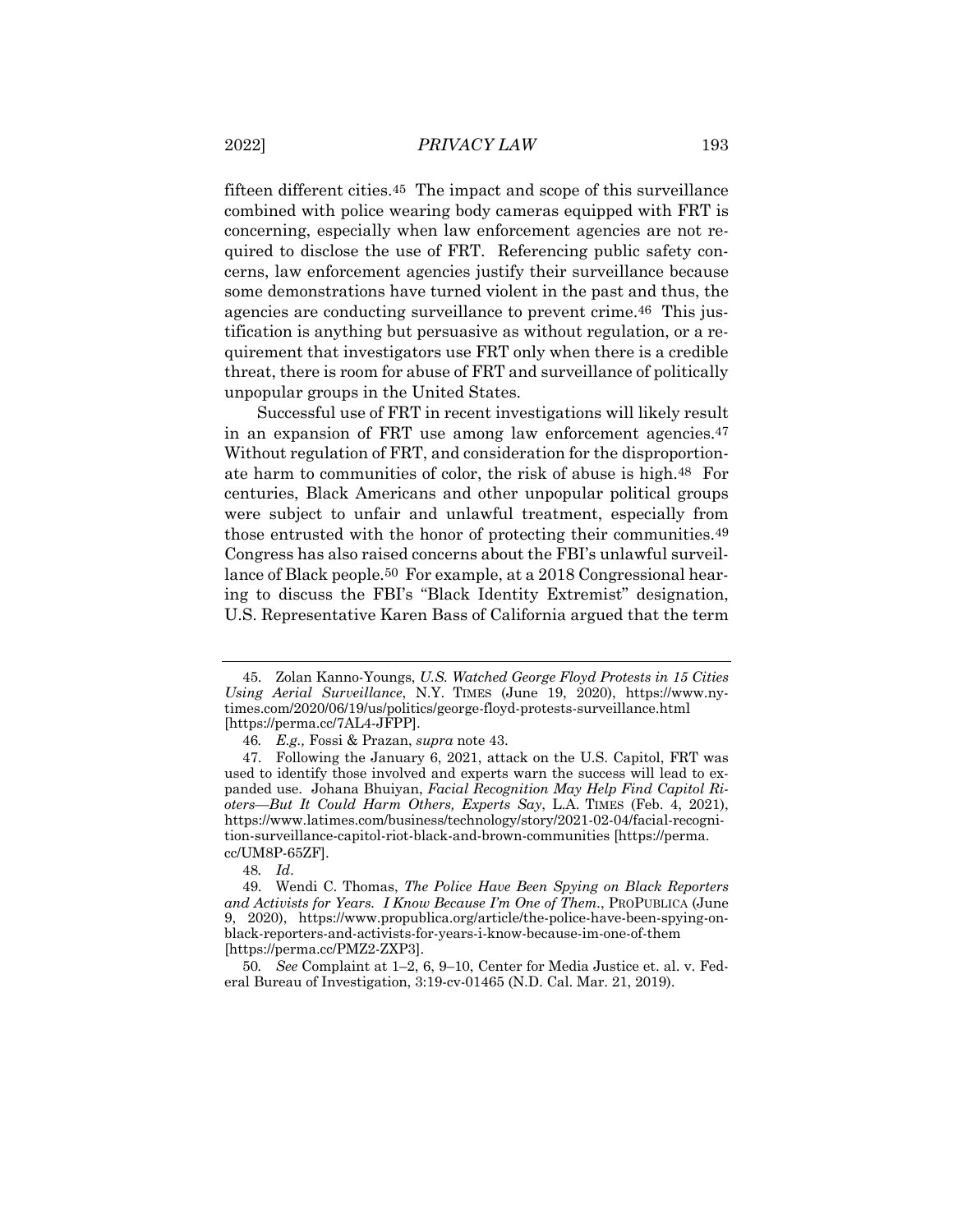used in the FBI's assessment "could be applied to 'all protestors demonstrating [to] end police violence against Black people.'"51 The FBI's conduct and intentions, coupled with advanced FRT, has chilling constitutional implications if it is not addressed. Using FRT on activists will threaten free speech as the software's disproportionate harm to communities of color has the potential to further perpetuate the suppression of the Black voice and other marginalized groups, through the fear of punishment for their association with politically unpopular ideologies.<sup>52</sup>

## C. *The Chilling Effect Defined*

The right to engage in political dissent is undoubtedly fundamental to democracy: the First Amendment states, "Congress shall make no law . . . abridging the freedom of speech . . . or of the right of the people peaceably to assemble."53 The First Amendment protects an individual's speech and expressions from government surveillance whether the intrusion is direct or indirect.54 A chilling effect occurs when an individual is deterred from exercising free speech, protected by the First Amendment, as a result of government action or laws specifically directed at the protected activity.55

A chilling effect is a severe threat to a healthy democracy because it has the power to diminish the public's perception of the government and the political process.56 The mere perception of government surveillance can chill an individual's expression of constitutionally protected speech and association.57 A chilling effect occurs, for example, when an activist decides to not attend a political event because the association with an unpopular political group could lead to unlawful surveillance, retaliation, or punishment.58 When an individual refrains from engaging in otherwise protected speech because of perceived governmental intrusion, this is

<sup>51</sup>*. Id.* at 10.

<sup>52</sup>*. See* Devich-Cyril, *supra* note 1.

<sup>53.</sup> U.S. CONST. amend. I.

<sup>54.</sup> Frederick Schauer, *Fear, Risk and the First Amendment: Unraveling the "Chilling Effect,"* 58 B.U. L. REV. 685, 689–90 (1978).

<sup>55</sup>*. Id*. at 693.

<sup>56</sup>*. See id*. at 691.

<sup>57</sup>*. See id.* at 693.

<sup>58</sup>*. See id.* at 685 n.2.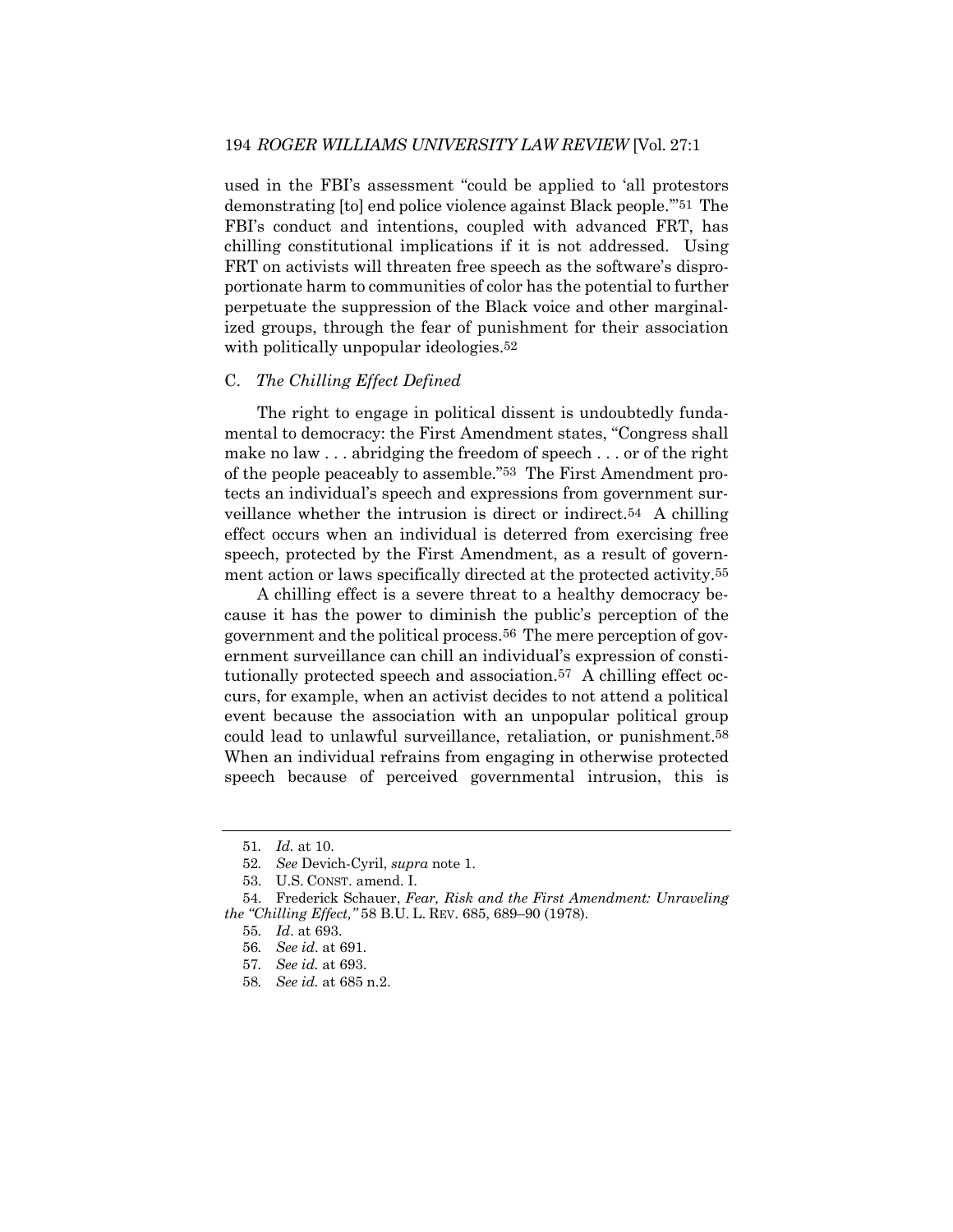sufficient to establish a chilling effect.<sup>59</sup> A chilling effect occurs when an individual alters his or her behavior because of a government action.60 For example, in *Meese v. Keene*, the Court concluded that the plaintiff demonstrated "more than a subjective chill" and evidence of "specific present objective harm or a threat of specific future harm" because the plaintiff would suffer personal, political, and professional harm impacting his ability to get re-elected if the government designated his films as political propaganda.61

Even so, plaintiffs alleging a chill to free speech can rarely demonstrate standing to challenge the government action.62 Pursuant to Article III, Section 2 of the United States Constitution, federal courts can only hear cases that arise out of an actual case or controversy,63 meaning a cause of action does not arise simply because an individual or group dislikes a government action. Therefore, a party seeking to challenge a government action for its chilling effect on free speech must have suffered an injury in fact, or the invasion of a legally protected interest that is "concrete and particularized" and "actual or imminent"; that the defendants' challenged acts caused the injury; and a likelihood that a favorable decision will redress the injury.64 When the government infringes on an individual's First Amendment protections, this phenomenon gives rise to a legally cognizable injury.65 While a chilling effect is undoubtedly an invasion of a constitutionally protected interest, "the difficulty [is] . . . convincing courts to recognize these consequences as constitutionally cognizable injuries-in-fact that give rise to justifiable controversies as a matter of law."66 A party alleging a chilling effect cannot satisfy the Article III standing requirement

<sup>59</sup>*. Id*. at 713.

<sup>60</sup>*. Id*. at 689.

<sup>61.</sup> Meese v. Keene, 481 U.S. 465, 472–73 (1987) (quoting Keene v. Smith, 569 F. Supp. 1513, 1515 (E.D. Ca. 1983)).

<sup>62.</sup> Scott Michelman, *Who Can Sue Over Government Surveillance*, 57 UCLA L. REV. 71, 81 (2009).

<sup>63.</sup> U.S. CONST. art. III, § 2.

<sup>64.</sup> Lujan v. Defenders of Wildlife, 504 U.S. 555, 560–61 (1992).

<sup>65.</sup> While there is consensus among courts that invasions of privacy from being spied on are injurious, "plaintiffs have difficulty establishing that they are, in fact, being spied on" for purposes of standing. Michelman, *supra* note 62, at 79.

<sup>66</sup>*. Id.* at 81.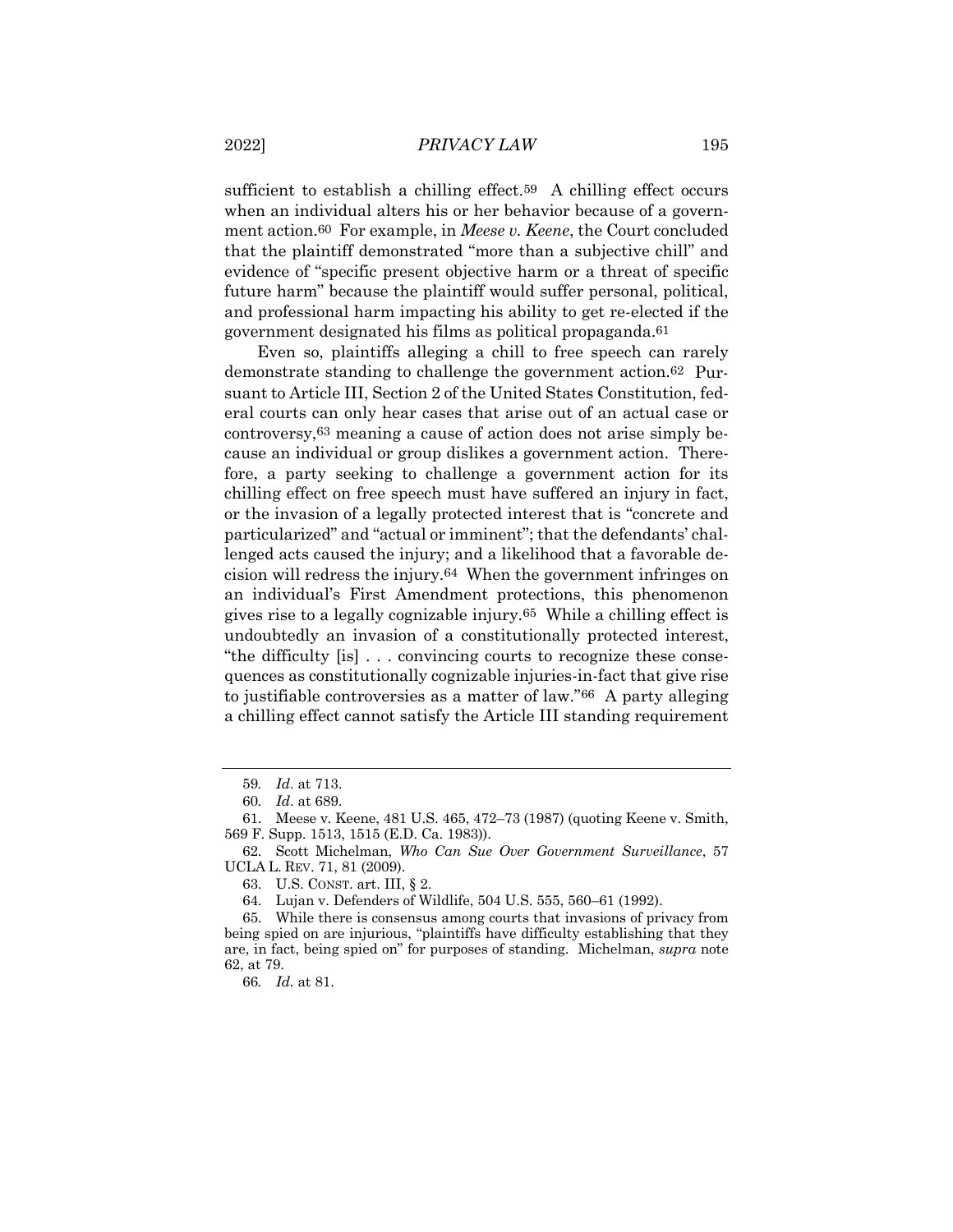unless the injury is fairly traceable to the government action at issue. If an individual or group can only speculate as to whether surveillance will occur, this is insufficient to establish standing.67 As such, without a credible threat of injury arising from government surveillance, a party does not have standing to challenge a government action causing a chilling effect.68

Courts have concluded that the mere speculation that surveillance could occur is insufficient to establish standing.<sup>69</sup> For example, in *Amnesty International v. Clapper*, the Second Circuit first held—only to later be overruled—that a group of journalists and attorneys defending terror suspects had standing based on their reasonable fear of surveillance.70 The Second Circuit reasoned that the journalists' and attorneys' fear was reasonable and based on a "realistic understanding of the world."71 Moreover, the plaintiffs had taken financial measures to evade the surveillance authorized by the 2008 Foreign Intelligence Surveillance Act (FISA) which the Second Circuit explained, strengthened their claim.72 The ruling traced the plaintiffs' fears directly to the FISA, asserting that "[the plaintiffs'] legitimate professions make it quite likely that their communications will be intercepted if the government . . . exercises the authority granted by the FISA amendment."73 The Second Circuit reasoned that an individual's reasonable fear that the government will monitor his or her communication is sufficient to establish standing under Article III of the Constitution.74 The Supreme Court later overruled this decision and disagreed with the Second Circuit's reasoning, concluding that the plaintiffs lacked standing to challenge the FISA amendment.75 The Court reasoned that merely alleging an objectively reasonable likelihood that the government would intercept the plaintiffs' communications at some point in the future under a provision of the FISA does not

<sup>67</sup>*. Id*. at 89.

<sup>68</sup>*. Id*.

<sup>69.</sup> Clapper v. Amnesty Int'l USA, 568 U.S. 398, 410–11 (2013).

<sup>70.</sup> Amnesty Int'l USA v. Clapper, 638 F.3d 118, 139 (2d Cir. 2011), *rev'd*, 568 U.S. 398 (2013).

<sup>71</sup>*. Id*.

<sup>72</sup>*. Id*. at 140.

<sup>73</sup>*. Id*. at 139.

<sup>74</sup>*. Id*. at 122.

<sup>75.</sup> Clapper v. Amnesty Int'l USA, 568 U.S. 398, 413 (2013).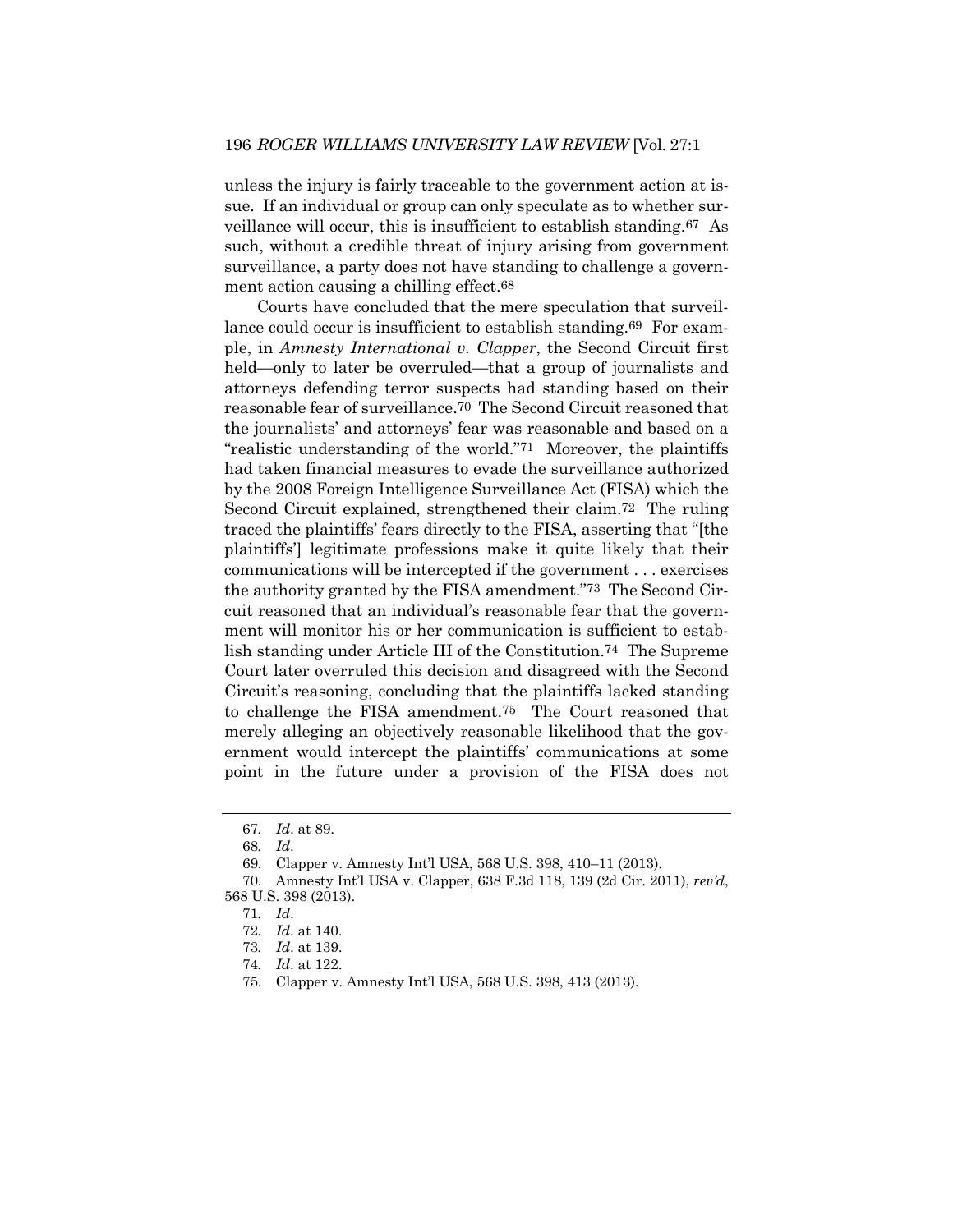demonstrate Article III standing because the injury is not fairly traceable to the provision at issue.76 The Court further explained that the plaintiffs inflicted financial harm on themselves based on a fear of hypothetical surveillance that was not actually imminent.77 As such, the Court found a lack of standing because the plaintiffs could only speculate as to whether any interception would be under the FISA provision or some other authority.78

Where a party merely alleges that a government action caused a chilling effect because the party refrained from exercising protected speech, without facts to support present objective harm or imminent specific harm, the allegation does not give rise to an injury in fact.79 As Chief Judge Bazelon of the D.C. Circuit wrote, "[not] every plaintiff who alleges First Amendment chilling effect and shivers in court has thereby established a case or controversy"80 because, without the likelihood of an actual chill, the issue will not give rise to a justiciable controversy.81 In *Laird v. Tatum*, for example, the Court explained that "[mere] allegations of a subjective 'chill' are not an adequate substitute for a claim of specific present objective harm or a threat of specific harm."82 The Court dismissed the case because the plaintiffs failed to prove a cognizable injury from the potential use of data collected by agents at public political meetings and protests.83 The issue is that it is nearly impossible to determine which protected activities an individual might take part in if there was not government surveillance, beyond the individual's perception.84 In sum, most courts conclude that subjective chills, perceived by the plaintiff, are "too ephemeral or idiosyncratic to constitute an injury."85 However, these arguments

84. Sunny Skye Hughes, *U.S. Domestic Surveillance After 9/11: An Analysis of the Chilling Effect on First Amendment Rights in Cases Filed against the Terrorist Surveillance Program,* 27 CAN. J.L. & SOC'Y 399, 404 (2012).

85. Michelman, *supra* note 62, at 81.

<sup>76</sup>*. Id.*

<sup>77</sup>*. Id.* at 416.

<sup>78</sup>*. Id.* at 412–14.

<sup>79.</sup> Laird v. Tatum*,* 408 U.S. 1, 13–14 (1972).

<sup>80.</sup> Nat'l Student Ass'n v. Hershey, 412 F.2d 1103, 1113–14 (D.C. Cir. 1969).

<sup>81</sup>*. Id.*

<sup>82</sup>*. Laird*, 408 U.S. at 13–14.

<sup>83.</sup> See *id*.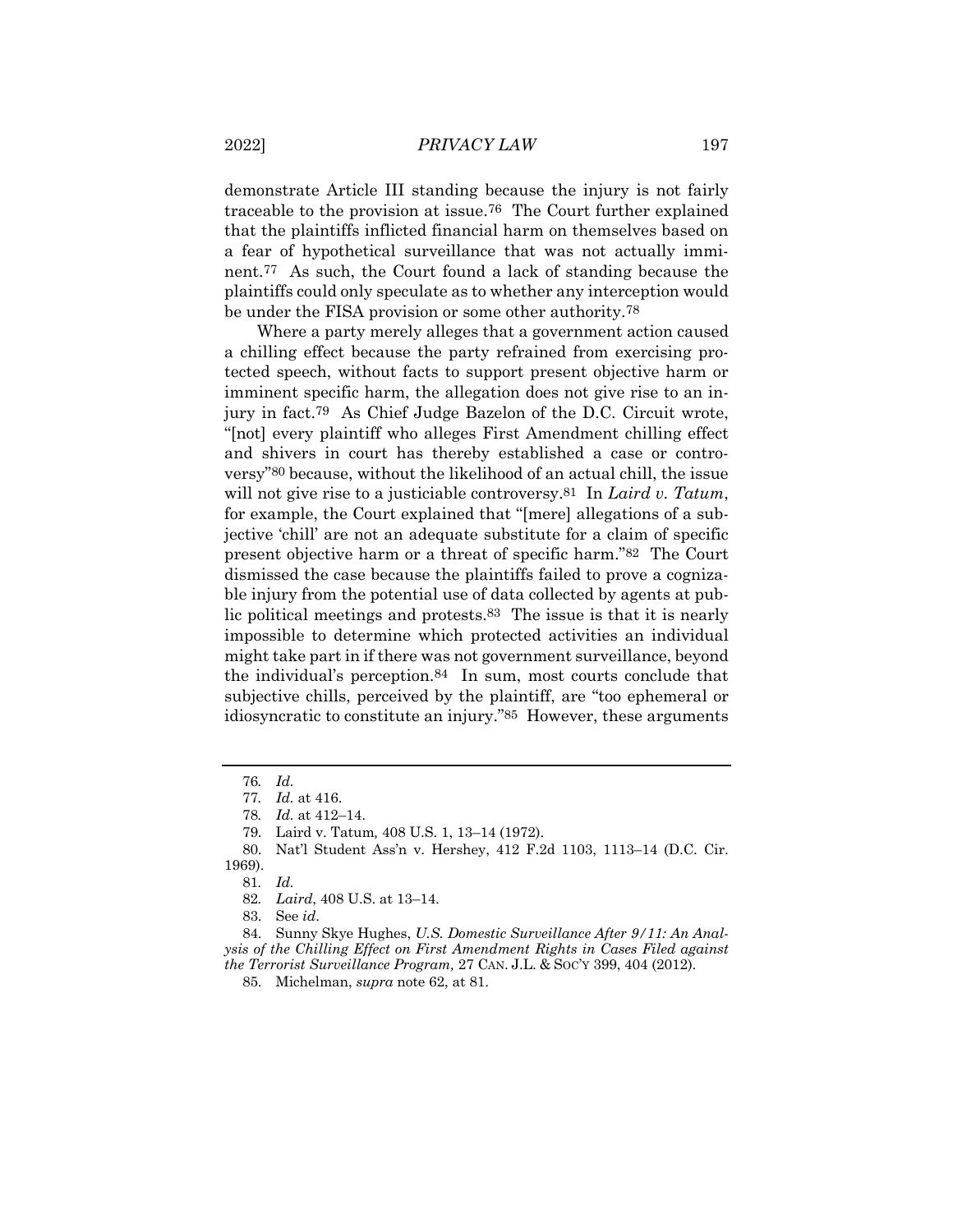fail to consider that the government's records are often confidential and plaintiffs are thus unable to obtain sufficient evidence to establish the government was monitoring their expression of constitutionally protected speech.86

While it is insufficient to merely allege that a specific government action has a subjective chilling effect on speech or association, courts have concluded that a plaintiff can satisfy the injury-in-fact requirement when the chilling effect "arises from an objectively justified fear of real consequences."87 For example, "the . . . requirement [may be satisfied] by showing a credible threat of prosecution."88 Plaintiffs have also successfully established standing based on a chilling effect when they have taken steps to protect communications from government surveillance to ensure privacy.89 For example, in *Presbyterian Church v. United States*, members of the church argued that they suffered legally cognizable harm because Immigration and Naturalization Service (INS) agents wore listening devices to church meetings to monitor a specific movement.90 The Court reasoned that the plaintiffs suffered a legally cognizable injury because members canceled church activities, withdrew their financial contributions and participation, and were "less open" during prayer and confession services.91 As such, the plaintiffs had standing because they had suffered concrete injuries while undertaking efforts to circumvent tangibly oppressive government surveillance.92

The fear of government surveillance increases when the individual associates with politically unpopular groups, because for these political minorities, the threat of unlawful surveillance and other forms of punishment is much more likely.93 The Supreme

<sup>86</sup>*. See id.*

<sup>87.</sup> Brammer-Hoelter v. Twin Peaks Charter Acad., 602 F.3d 1175, 1182 (10th Cir. 2010).

<sup>88</sup>*. Id.*

<sup>89</sup>*. See* Presbyterian Church v. United States, 870 F.2d 518, 521–23 (9th Cir. 1989).

<sup>90</sup>*. See id*. at 520.

<sup>91</sup>*. Id*. at 521–22.

<sup>92</sup>*. See id*. at 522.

<sup>93</sup>*. See* Gibson v. Fla. Legis. Investigation Comm., 372 U.S. 539, 556–57 (1963).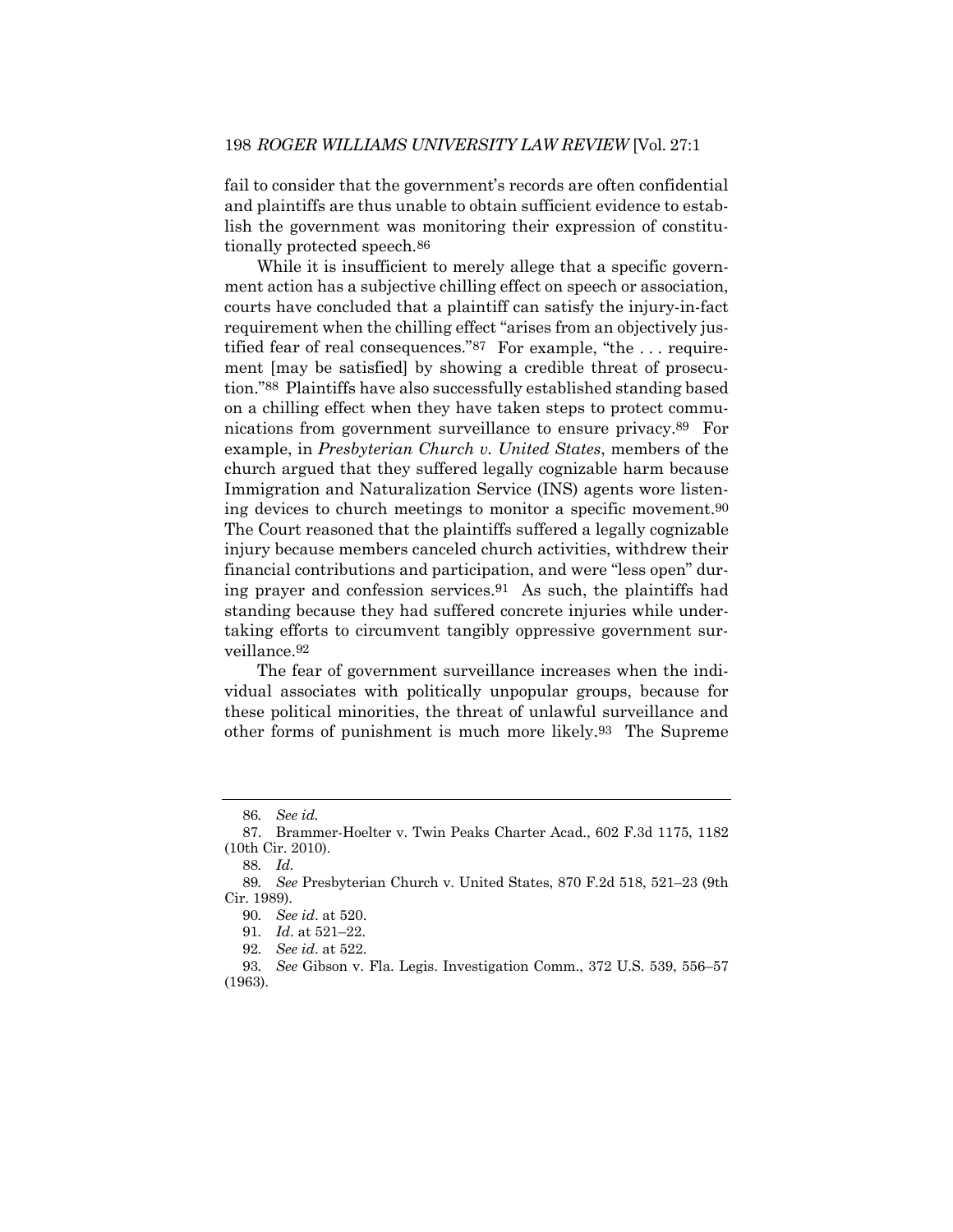Court recognized this distinction in *Gibson v. Florida Legislative Investigation Committee*, emphasizing that:

[A]ll legitimate organizations are the beneficiaries of these [constitutional] protections, they are all the more essential here, where the challenged privacy is that of persons espousing beliefs already unpopular with their neighbors and the deterrent and "chilling" effect on the free exercise of constitutionally enshrined rights of free speech, expression, and association is consequently the more immediate and substantial.94

When a government action deters a politically unpopular group from engaging in the free exercise of constitutionally protected speech, the chilling effect is much more actual.95 For example, in *Gibson*, the Court was particularly concerned with the Florida Legislative Investigation Committee's motive for demanding the NAACP's membership records, referencing the "intense resentment and opposition of the politically dominant white community."96 The Court concluded that the Committee "laid no adequate foundation for its direct demands upon officers and records of a wholly legitimate organization for disclosure of its membership; [and] had neither demonstrated nor pointed out any threat to the State [stemming from the NAACP or its agenda]."97 The Committee sought the NAACP's records of membership because the association allegedly had ties to communism, a politically unpopular ideology, and the underlying reason for demanding the membership records was, presumably, to monitor and suppress the collective voice of a legitimate organization that challenged white supremacy and advanced racial justice.98 Politically unpopular groups are more at risk of having their voice suppressed because their views do not align with political majorities and thus, it is important to consider any chilling

<sup>94</sup>*. Id.*

<sup>95</sup>*. See id*. at 557.

<sup>96</sup>*. Id*.

<sup>97</sup>*. Id*. at 555.

<sup>98</sup>*. See id*. at 555–56.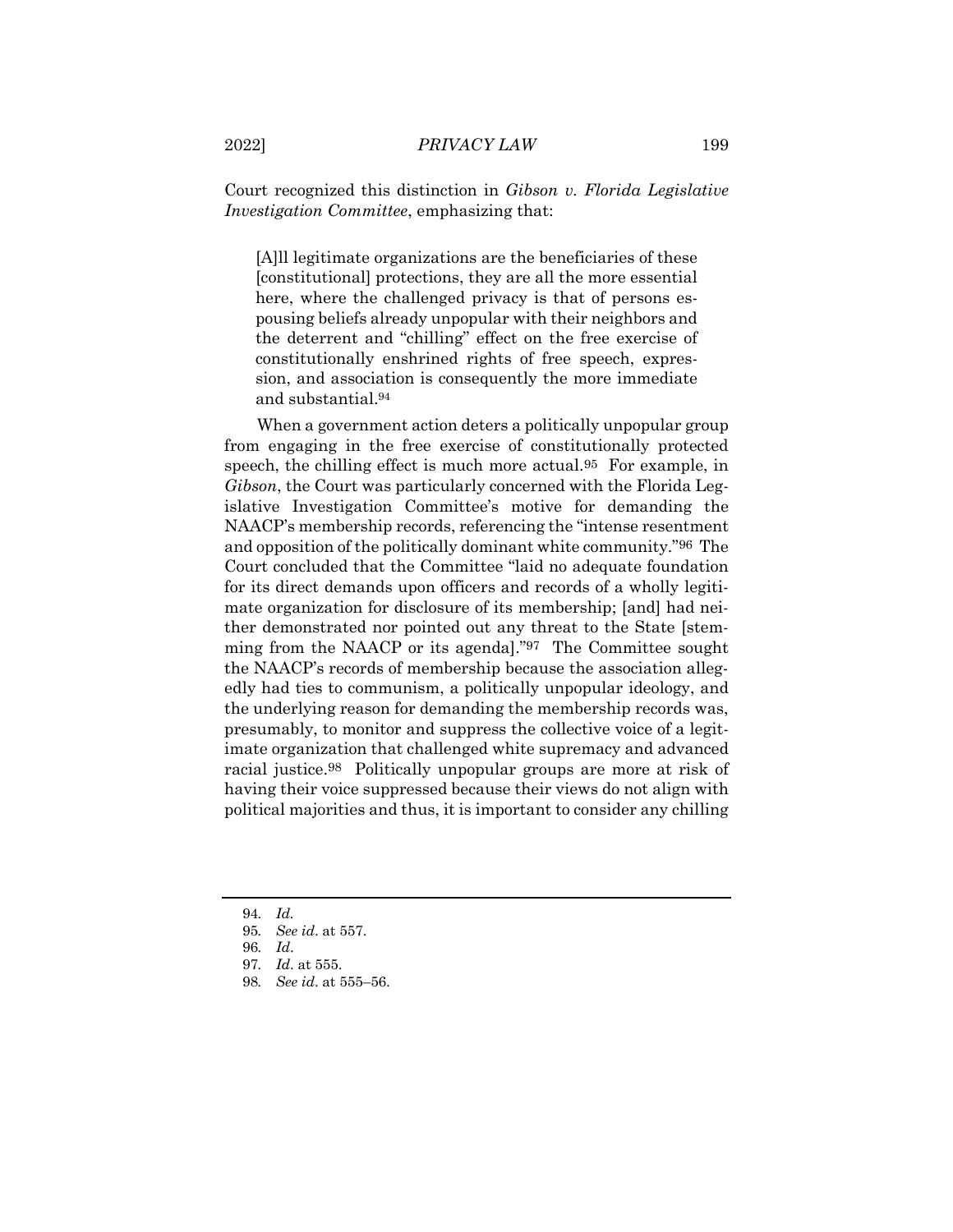effect affecting political minorities to preserve and protect the free expression of constitutionally protected speech.99

For the purposes of this Comment, the framework of the chilling effect analysis will proceed as follows. First, a chilling effect occurs when a government action will potentially "limit a citizen's perceived freedom in the exercise of their First Amendment rights."100 This includes government policies or actions that authorize surveillance of free speech, expression, and association. Second, the chilled activity must have "genuine social utility," such as political debate, protest, and other communications related to encouraging the democratic process.<sup>101</sup> Third, the government action must cause a fear of punishment that results in an individual refraining from exercising constitutionally protected activities.102 Article III requires the plaintiff to demonstrate that the challenged government action creates an objective fear of harm to First Amendment rights.<sup>103</sup> Subjective fear of harm is insufficient to establish a legally cognizable injury.104 A plaintiff can satisfy the injury-in-fact requirement when the chilling effect arises from an objectively justified fear of real consequences.105 Article III standing is established by demonstrating a particularized, concrete injury that is caused by the government's challenged conduct, and can be remedied by a favorable court decision for the plaintiffs.106 The plaintiff must demonstrate the existence of government surveillance and that they were in fact the target of such surveillance.<sup>107</sup> Lastly, the plaintiff must allege specific harm such as damage to "personal, political, or professional reputation; economic injury; loss of organization membership; decreased or altered communication; or the creation of new communication safeguards."108 If a plaintiff establishes they are vulnerable to a particular chilling effect the

<sup>99</sup>*. See id.* at 556–57*; see also* Dombrowski v. Pfister, 380 U.S. 479, 487, 494 (1965); Freedman v. Maryland, 380 U.S. 51, 60 (1965).

<sup>100.</sup> Hughes, *supra* note 84, at 406.

<sup>101</sup>*. Id*.

<sup>102</sup>*. See id*.

<sup>103</sup>*. See id*.

<sup>104</sup>*. See id*.

<sup>105</sup>*. See id*.

<sup>106</sup>*. Id*.

<sup>107</sup>*. Id*.

<sup>108</sup>*. Id*.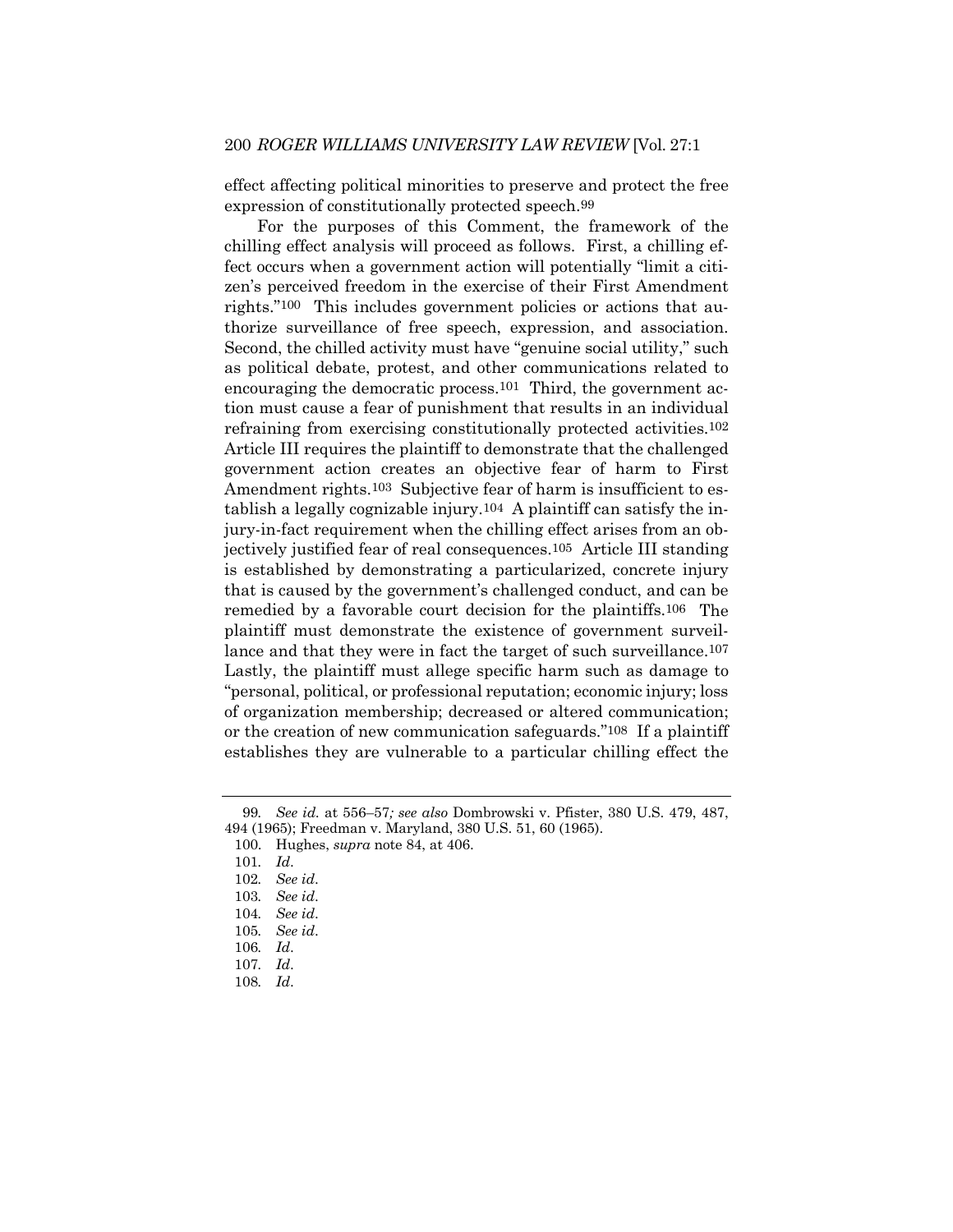Court must consider the totality of the circumstances at issue. Courts decide whether a government regulation on First Amendment freedoms has a chilling effect on a case-by-case basis, taking into consideration:

(1) the severity and scope of the alleged chilling effect . . . (2) the likelihood of other opportunities to vindicate such First Amendment rights . . . and (3) the nature of issues which full adjudication must resolve, and the need for factual referents in order properly to define and narrow the issues.109

## II. ANALYSIS

#### A. *Law Enforcement Use of FRT Chills Free Speech*

Law enforcement use of FRT chills social media activism because the software deters activists from utilizing social media, substantially undermining the effectiveness of their organizing and causing a real curtailment of their rights of speech and assembly.110 Not only are activists deterred from engaging in social media advocacy, they often will not attend protests because they fear surveillance from the government via FRT and the vast databases of social media images that power facial recognition software.111 Knowing law enforcement agencies could easily run social media photos from protests through facial recognition software is enough to deter some from even participating in otherwise protected activities.112 For example, Kishon McDonald, a protester against racial injustice, admitted the use of FRT at protests would "cause him to think twice before attending."113 The mere fact law enforcement agencies can use FRT on individuals participating in constitutionally protected activities raises First Amendment concerns, Clare Garvie, of Georgetown University Law School's Center on Privacy and Technology argued that "the use of [FRT] or even the potential use . . . may cause people to alter their behavior in public, self-censor or not

<sup>109.</sup> Nat'l Student Ass'n v. Hershey, 412 F.2d 1103, 1115 (D.C. Cir. 1969).

<sup>110.</sup> Jouvenal & Hsu, *supra* note 43.

<sup>111</sup>*. See id*.

<sup>112</sup>*. See id*.

<sup>113</sup>*. Id*.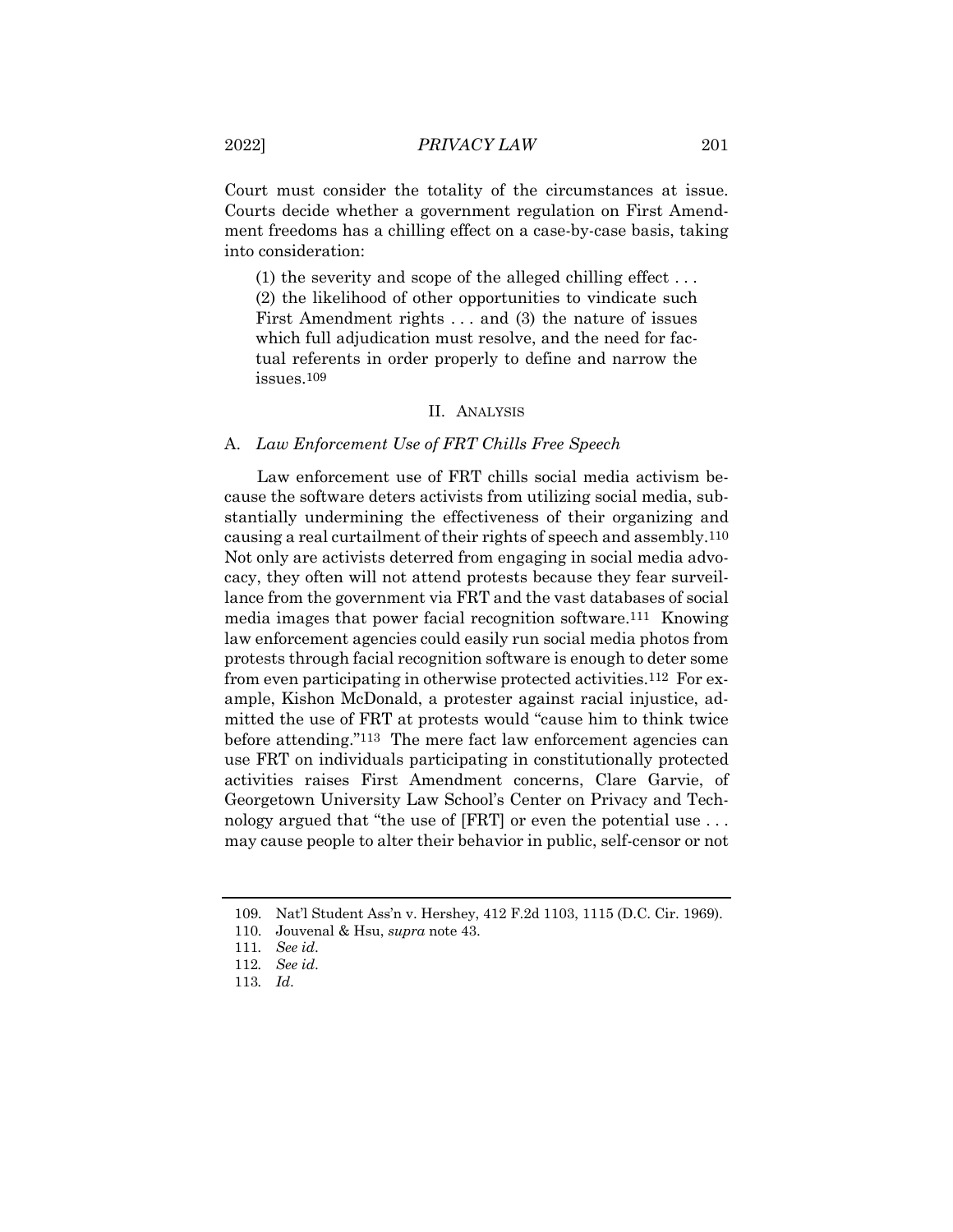participate in constitutionally protected activity."114 As such, it is important to look at FRT with scrutiny as the use implicates the First Amendment, a fundamental right and cornerstone of our democracy.

The increased use of FRT to aid investigations threatens to chill social media activism, a powerful tool to engage in political debate and discussion because activists alter their behavior in response to FRT use.115 As the Supreme Court said in *New York Times v. Sullivan*, "[the] debate on public issues should be uninhibited, robust, and wide-open," and thus when a government action infringes on these long-recognized and valued rights, individuals are deterred from engaging in political debate and discussion because they fear retaliation.116 Without social media as an avenue for political discussion, the growing number of Americans that rely on social media to organize and express political ideas are effectively silenced. When the government infringes upon these rights, not only does it threaten our democracy, but it also diminishes the trust that people have for our government, leaving these individuals vulnerable to a chilling effect.117 Individuals should be free to engage in social media activism without the fear of law enforcement agencies using FRT to unlawfully surveil their protected speech.

As discussed in the preceding section, politically unpopular groups are most vulnerable to a chilling effect because the software is notoriously bias against marginalized groups, whose political views are more progressive.118 The use of FRT is particularly concerning because the technology misidentifies people of color, women, children, and the elderly at disproportionately high rates.119 Moreover, the mere perception that law enforcement agencies use FRT and power the software with photos from social

<sup>114</sup>*. Id*.

<sup>115</sup>*. See* Michelman, *supra* note 62, at 96.

<sup>116.</sup> Elrod v. Burns, 427 U.S. 347, 357 (1976) (quoting N.Y. Times Co. v. Sullivan, 376 U.S. 254, 270 (1964)).

<sup>117</sup>*. See* Michelman *supra* note 62, at 78–79.

<sup>118</sup>*. See* Gibson v. Fla. Legis. Investigation Comm., 372 U.S. 539, 556–57 (1963).

<sup>119.</sup> Drew Harwell, *Federal Study Confirms Racial Bias of Many Facial Recognition Systems, Casts Doubt on their Expanding Use*, WASH. POST (Dec. 19, 2019), https://www.washingtonpost.com/technology/2019/12/19/federalstudy-confirms-racial-bias-many-facial-recognition-systems-casts-doubt-theirexpanding-use/ [https://perma.cc/Z6U7-4E6L].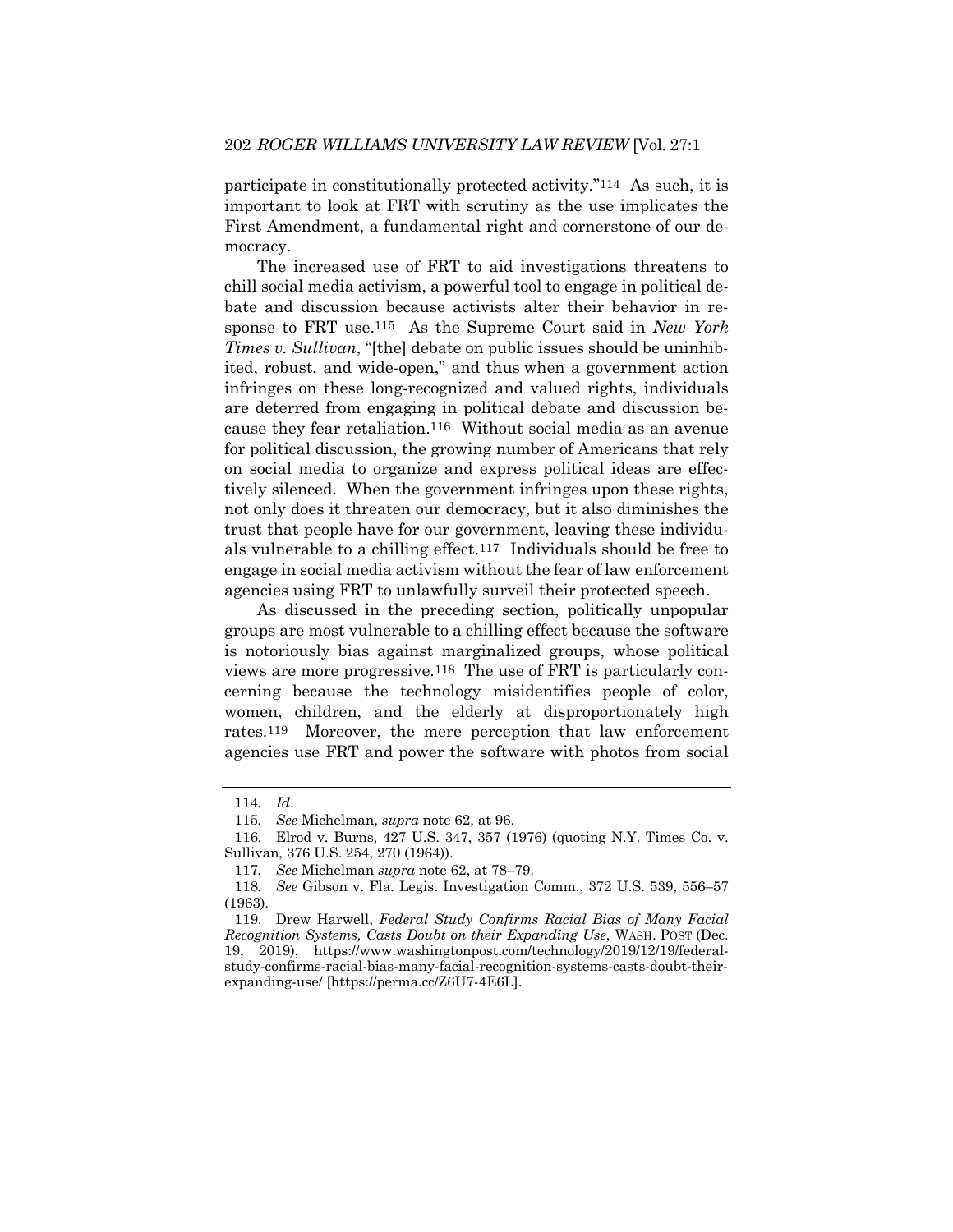media is enough to deter an individual from expressing their political views online.120 There is concern among activists and journalists that the government will use FRT to conduct surveillance at political protests and then individuals associated with politically unpopular ideas will face punishment.121

The scope of law enforcement use of FRT is largely unknown, making it especially difficult to challenge for its chilling effect on free speech. Until recently, law enforcement agencies did not even disclose to defendants when investigators use FRT during an investigation.122 After the arrest of a protester in summer 2020, prosecutors revealed in court documents for the first time that officials used FRT to identify the individual accused of assaulting a police officer.123 Without the help of FRT, law enforcement may never have identified the suspect. These instances are increasingly common; in Miami, police used FRT to identify a protester accused of throwing rocks at officers; the NYPD used FRT to identify and harass a protester who yelled at police with a megaphone; the Philadelphia police used FRT and images from social media to identify protestors accused of vandalism.124

While the actual scope of law enforcement use of FRT is not clear, the consensus is that even sharing photos and videos of protestors on social media could expose activists to potential misidentification, harassment, and arrest.125 As such, activists are deterred from using social media, a crucially important tool for modern activists, to organize and engage in political discussion. Nevertheless, the next section will discuss whether this deterrence amounts to a legally cognizable injury where a plaintiff could challenge FRT for its chilling effect.

<sup>120.</sup> Heather Kelly & Rachel Lerman, *America is Awash in Camera, a Double-Edged Sword for Protesters and Police*, WASH. POST. (June 3, 2020), https://www.washingtonpost.com/technology/2020/06/03/cameras-surveillance-police-protesters/ [https://perma.cc/K9GE-9XTF].

<sup>121</sup>*. Id.; see also* Telephone Interview by Jannie Jackson with Claire Garvie, Senior Associate, Ctr. on Privacy & Tech. at Geo. L. (June 26, 2020)*.*

<sup>122</sup>*. See* Jouvenal & Hsu, *supra* note 43.

<sup>123</sup>*. Id.*

<sup>124</sup>*. Id.*

<sup>125</sup>*. See* Harwell, *supra* note 119.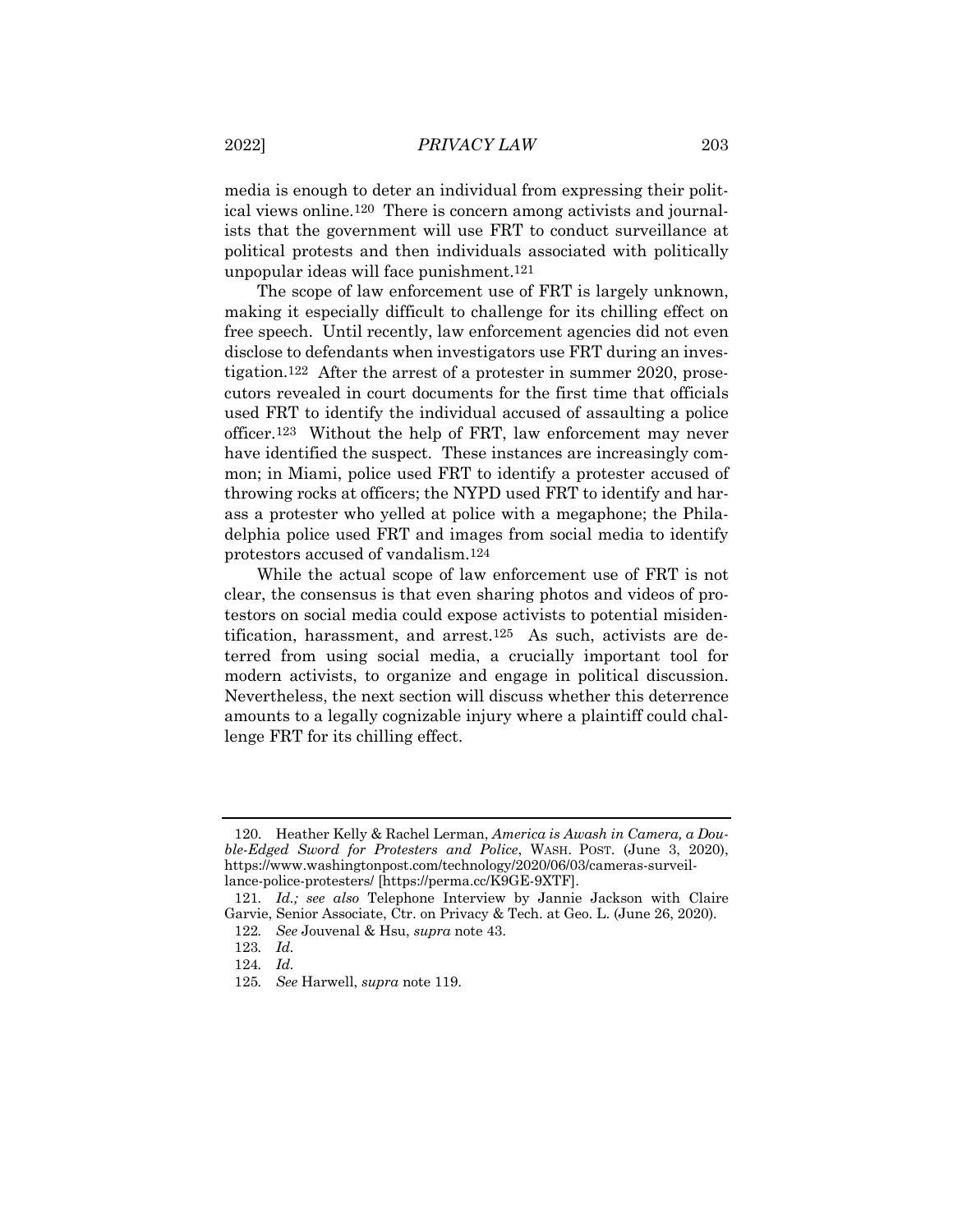## 204 *ROGER WILLIAMS UNIVERSITY LAW REVIEW* [Vol. 27:1

#### B. *Deterrence from Social Media Activism as an Injury-in-Fact*

While the subjective fear of future surveillance via FRT is insufficient to create standing, if activists refrain from using the powerful tool of social media to engage in political debate and discussion because of FRT, this could give rise to a legally cognizable injury.126 Without a credible threat of punishment or actual harm caused by FRT, any plaintiff seeking to challenge FRT would not have standing as Article III requires.127 This section will discuss how activists' deterrence from social media activism could amount to actual harm, sufficient to establish a legally cognizable injury because a crucial tool for organizing has been effectively stripped from the hands of activists due to credible fears of FRT.128

With respect to law enforcement use of FRT, there is no direct evidence to support an allegation that officers use FRT on individuals peacefully exercising their First Amendment rights or that the government has used FRT in a way that would directly cause harm.129 Like the plaintiffs in *Laird*, who argued the Army's data gathering system chilled their First Amendment rights but failed to establish standing because the fear was speculative, a plaintiff challenging FRT for its chilling effect faces this same hurdle.130 While the threat of future harm concerns activists because law enforcement agencies can misuse FRT in ways that would compromise civil rights and thus, deter people from engaging in such constitutionally protected activities, like the plaintiffs in *Laird*, these subjective concerns are not adequate to establish standing because there is no claim of a specific present objective harm or a threat of specific future harm to those peacefully exercising their First Amendment rights.131

An activist seeking to challenge FRT for its chilling effect on his First Amendment rights could overcome the Article III hurdle if he can demonstrate that he chose not to engage in social media activism because of FRT, or otherwise altered his behavior because

<sup>126</sup>*. See* Meese v. Keene, 481 U.S. 465, 473, 475 (1987).

<sup>127.</sup> *See* Michelman, *supra* note 62, at 84–85.

<sup>128</sup>*. See infra* Part II.B.

<sup>129.</sup> "[T]he system is never used to gather intelligence on peaceful demonstrations . . . ." Jouvenal & Hsu, *supra* note 43.

<sup>130.</sup> Laird v. Tatum, 408 U.S. 1, 13–14 (1971).

<sup>131</sup>*. Id*.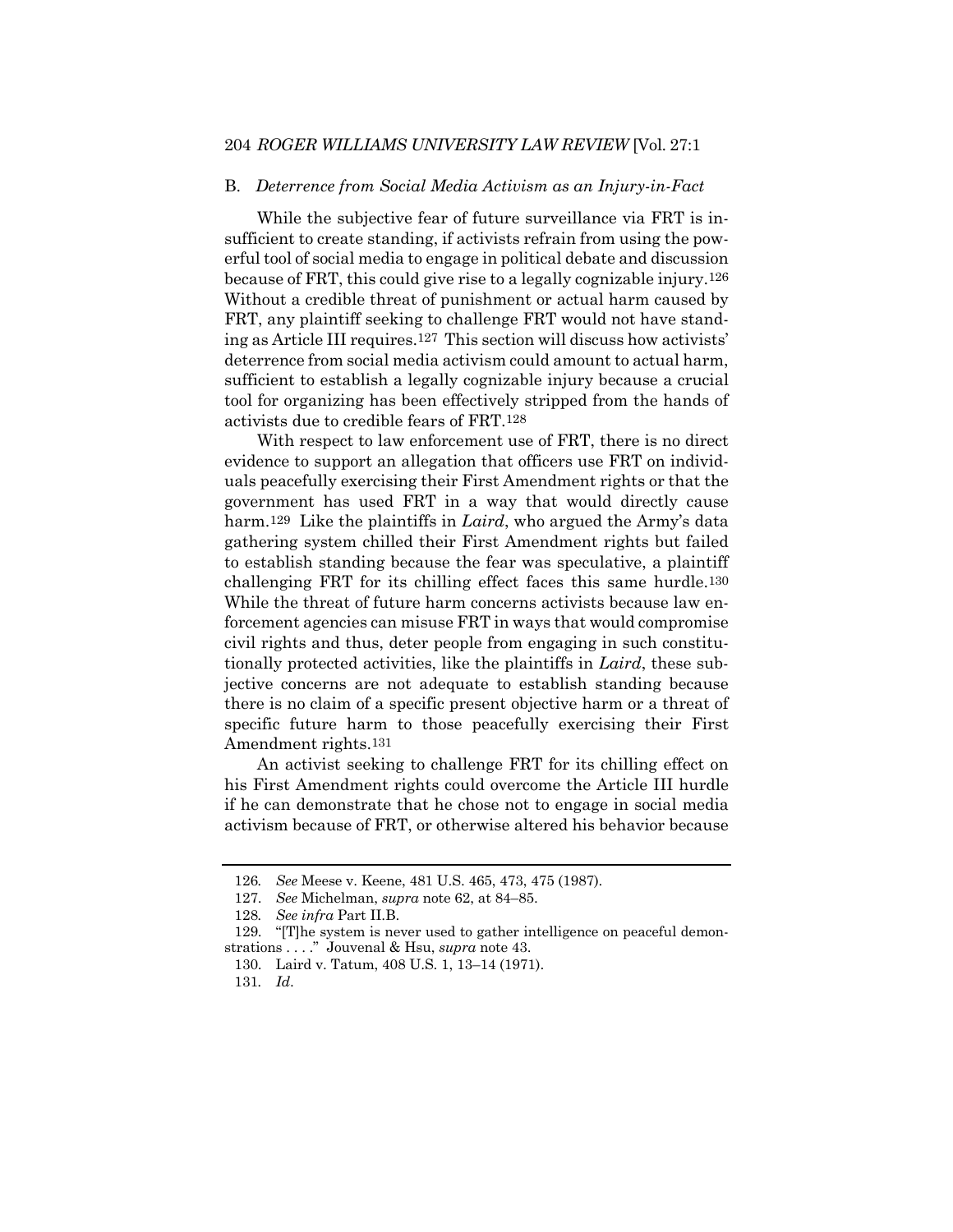of FRT.132 An activist would satisfy the injury-in-fact requirement only when the chilling effect arises from an objectively justified fear of real consequences.133 For example, if an activist took steps to privatize their social media platform to prevent law enforcement agencies from using his photos and videos to run facial recognition matches, this would be sufficient.134 Like the plaintiffs in *Presbyterian Church v. United States*, who the Court found suffered legally cognizable harm once members canceled church activities, withdrew their financial contributions and participation, and were "less open" during prayer and confession services because of the INS' presence at their meetings, an activist who takes steps to prevent the government from accessing their political activism on social media has suffered a legally cognizable injury.135 Like the church members who had standing because they undertook efforts to circumvent tangibly oppressive government surveillance, an activist who privatizes their platform because he is afraid of government retaliation as a result of their social media activism, has suffered legally cognizable harm to his First Amendment rights.136 The next hurdle this plaintiff encounters however is proving that the government's use of FRT deterred their social media activism when the government is not even required to disclose its use of FRT during an investigation.137

While the government is starting to disclose when it uses FRT on protestors accused of wrongdoing, the concern is that when law enforcement agencies use FRT on those who are peacefully exercising their First Amendment rights, the agency would not disclose its use.138 For example, the FBI at this juncture denies using FRT on peaceful demonstrators and maintains that FRT is only deployed

<sup>132</sup>*. See* Meese v. Keene, 481 U.S. 465, 473 (1987).

<sup>133</sup>*. See* Michelman, *supra* note 62, at 106.

<sup>134</sup>*. See Meese*, 481 U.S. at 473.

<sup>135.</sup> Presbyterian Church v. United States, 870 F.2d 518, 522 (9th Cir. 1989).

<sup>136</sup>*. Id*.

<sup>137</sup>*. See* Jouvenal & Hsu, *supra* note 43.

<sup>138.</sup> For example, "public defenders, defense attorneys and facial recognition experts were unaware of the existence of the National Capital Region Facial Recognition Investigative Leads System." Jouvenal & Hsu, *supra* note 43. Its use was disclosed in court documents following the arrest of a protester in Lafayette Square. *See id.*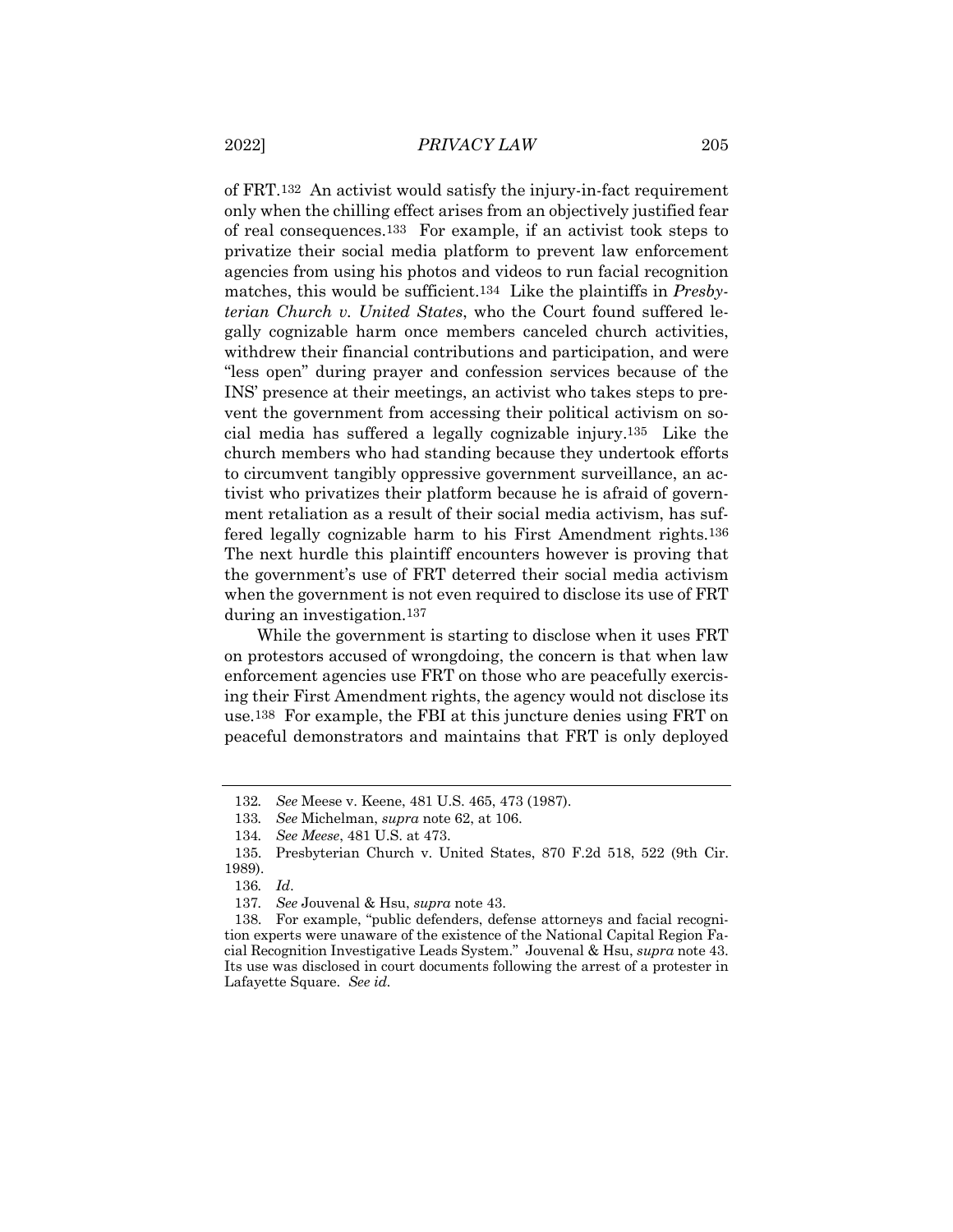on protestors when a crime was allegedly committed.139 The ACLU has alleged that the FBI is using FRT to conduct surveillance of a group identified as "Black Identity Extremists," without evidence of an actual threat or organization under that designation.140 In 2018, at a hearing to discuss the FBI's "Black Identity Extremist" designation, Representative Bass argued that the term used in the FBI's assessment "could be applied to 'all protestors demonstrating [to] end police violence against Black people.'"141 If the FBI is using FRT to surveil Black activists the fear of punishment becomes a much more credible threat. The FBI failed to provide the requested documents, which are now the subject of a Freedom of Information Act lawsuit the ACLU and Center for Media Justice filed.142 These records, if produced, could constitute a specific present objective harm to the subjects of the surveillance by exposing the government's use of FRT to conduct unlawful surveillance. The FBI's designation coupled with advanced FRT will have chilling constitutional implications if it is not addressed.

When a plaintiff seeking to challenge a government action for its chilling effect demonstrates that he or she was in fact the target of government surveillance and alleges specific harm such as damage to "personal, political, or professional reputation; economic injury; loss of organization membership; decreased or altered communication; or the creation of new communication safeguards" that plaintiff has suffered a legally cognizable injury.143 An activist seeking to challenge FRT for its chilling effect would have to demonstrate not only that the government is using FRT to conduct surveillance of politically unpopular groups but allege specific harm resulting from the government action like the financial

<sup>139</sup>*. Id.*

<sup>140</sup>*. Leaked FBI Documents Raise Concerns About Targeting Black People Under "Black Identity Extremist" and Newer Labels*, ACLU (Aug. 9, 2019), https://www.aclu.org/press-releases/leaked-fbi-documents-raise-concernsabout-targeting-black-people-under-black-identi-1 [https://perma.cc/H7JJ-57ZU].

<sup>141</sup>*. Freedom of Information Act Request for FBI Records on So-Called "Black Identity Extremists,"* ACLU (March 21, 2019), https://www.aclu.org/sites/default/files/field\_document/aclu\_cmj\_analysis\_of\_ foia\_documents\_on\_so-called\_black\_identity\_extremists\_final.pdf [https:// perma.cc/T9FE-A6J7].

<sup>142</sup>*. Id.*

<sup>143</sup>*. See* Michelman, *supra* note 62, at 84 n.56.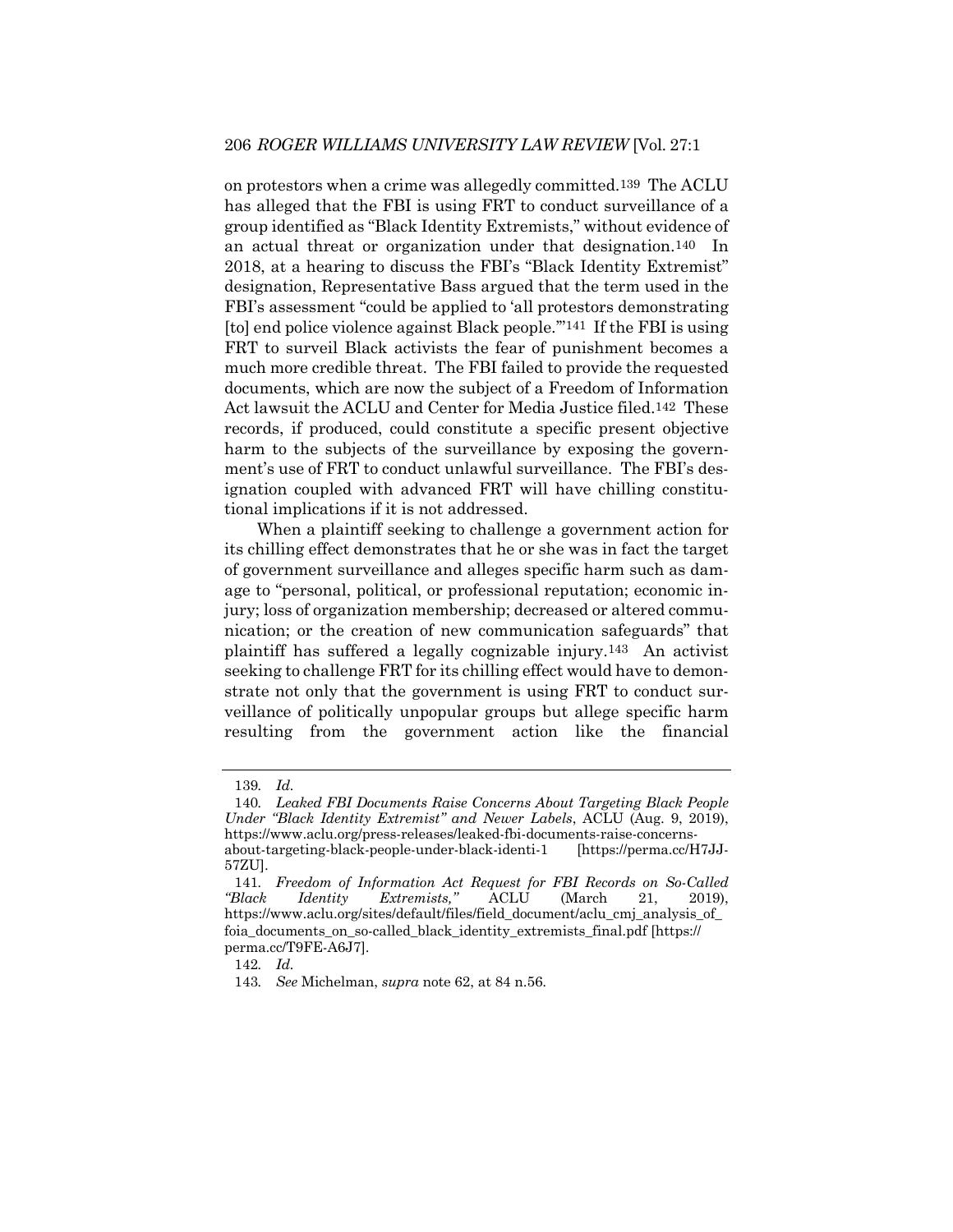consequences of not sharing political content or taking steps to privatize social media to evade surveillance.144 Nevertheless, because establishing standing under these circumstances presents unique difficulties for a plaintiff seeking to challenge the government's use of FRT, the executive or legislative branches are best suited to address the constitutional implications of FRT.

### C. *Mitigating the Chilling Effect*

Law enforcement agencies having unregulated access to FRT threatens to chill free speech for any politically unpopular group and thus, the legislative and executive branches must take action to mitigate the threat to protected speech.145 As discussed above, establishing standing to challenge a government action is a difficult hurdle and is more complicated due to the lack of information about the scope of law enforcement use of FRT.146 While a full moratorium on FRT is not a practical solution, there are steps the legislative and executive branches can take to mitigate the chilling effect FRT has on free speech.147 This section will weigh the benefits of FRT against the potential chilling effect the software has.

After the January 6, 2021, attack on the U.S. Capitol Building, authorities were quick to utilize the powerful tools at their disposal to aid the investigation, including FRT.148 In fact, officials cited the combination of top-notch security footage and incriminating photographs with videos posted on social media as an "ideal data set for facial recognition."149 Investigators' use of FRT undoubtedly made it easier to identify those involved with the attack on the U.S. Capitol.150 Former FBI special agent Doug Kouns compared the attack

<sup>144.</sup> Laird v. Tatum, 408 U.S. 1, 13–14 (1972).

<sup>145</sup>*. See Civil Rights Groups Call on Biden to Halt Federal Use of Facial Recognition Technology*, *supra* note 2.

<sup>146</sup>*. See supra* nn. 111–22.

<sup>147</sup>*. See Civil Rights Groups Call on Biden to Halt Federal Use of Facial Recognition Technology*, *supra* note 2.

<sup>148.</sup> Craig Timberg, Drew Harwell & Spencer S. Hsu, *Police Let Most Capitol Rioters Walk Away But Cellphone Data and Videos Could Now Lead to More Arrests*, WASH. POST (Jan. 8, 2021, 5:37 PM), https://www.washingtonpost.com/technology/2021/01/08/trump-mob-tech-arrests/ [https://perma.cc/FY28-S37U].

<sup>149</sup>*. Id.*

<sup>150</sup>*. Id.*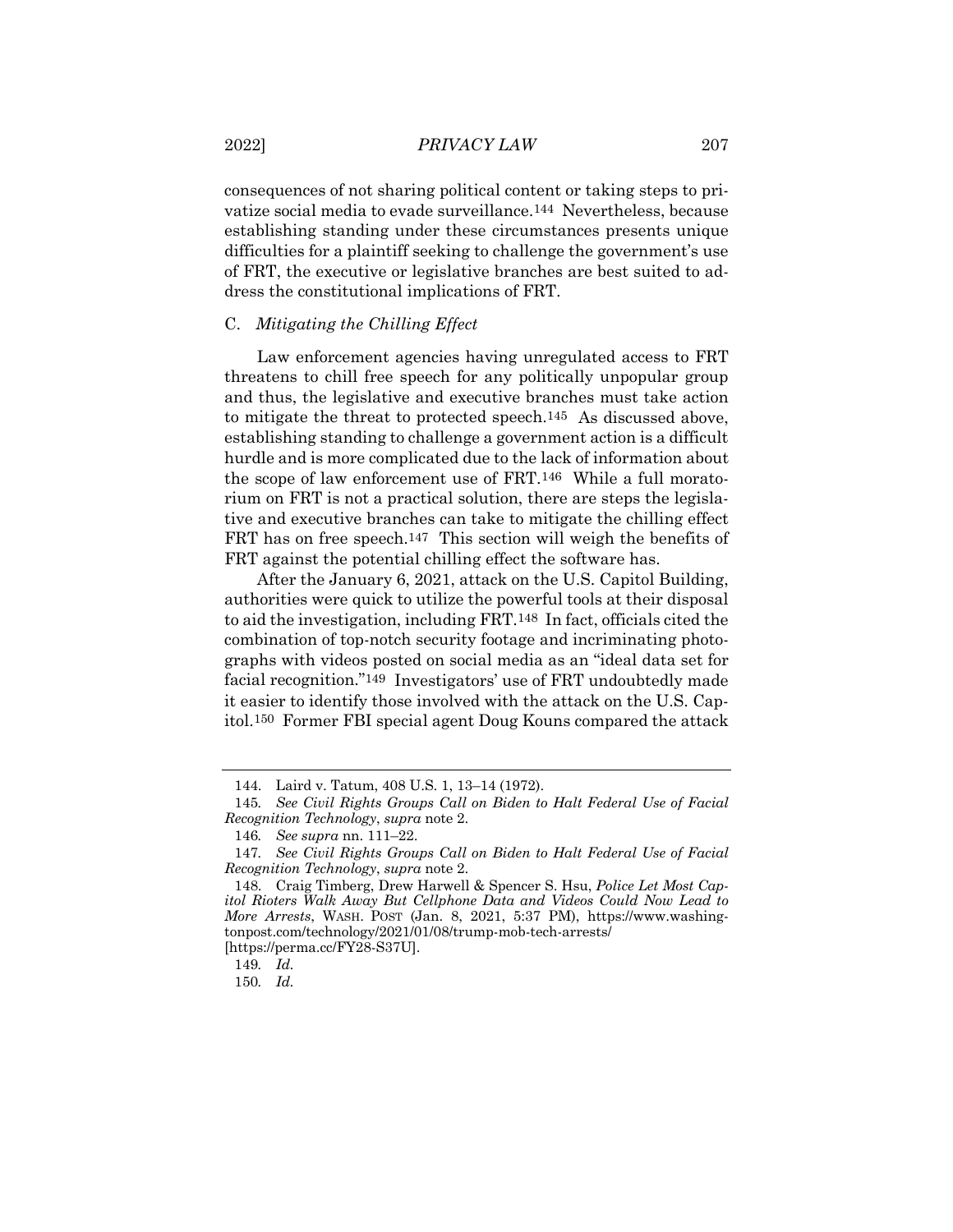to September 11, 2001, and emphasized that "[the FBI will] use every resource they can to bring these people to justice."151

The role of FRT in identifying those involved with the attack on the U.S. Capitol points to an important question: are there times when authorities should use such advanced technology? On one hand, there is strong public policy that supports law enforcement access to FRT for investigations.152 The software can help authorities locate missing persons, deter terrorism, and investigate crimes like human trafficking.153 Unfortunately, the risk of abuse—the software could chill free speech—complicates these potential benefits.154 Law enforcement agencies across the country were quick to utilize FRT to identify and charge those involved in the January 6, 2021, attack.155 The combination of security footage and social media posts made it much easier to identify and charge those involved.156 Not only does the U.S. Capitol Building have advanced security cameras, many of those involved posted incriminating photographs and videos on social media.157 As discussed before, the clear shots of the faces, combined with good lighting and many different angles, is an "ideal data set for facial recognition."158

It is important to distinguish using FRT to assess credible public safety concerns from using the software to conduct surveillance of protestors. While the government has a legitimate interest in using FRT to investigate, if the means of doing so is premature and infringes on the constitutionally protected activities of others, the use is overinclusive. For example, using FRT at a protest because there is a potential for illegal activity, the use could chill the constitutional rights of those peacefully protesting. In contrast, when authorities used FRT to aid their investigation of the January 6, 2021,

155*. See* Timberg, Harwell & Hsu, *supra* note 148.

<sup>151</sup>*. Id.*

<sup>152</sup>*. See* Bernard Marr, *Facial Recognition Technology: Here Are the Important Pros and Cons*, FORBES (Aug. 19, 2019, 12:31 AM), https://www.forbes.com/sites/bernardmarr/2019/08/19/facial-recognition-technology-here-are-the-important-pros-and-cons/?sh=68a005c214d1 [https://perma.cc/G9WW-Y8Z2].

<sup>153</sup>*. See id*.

<sup>154</sup>*. See* Jouvenal & Hsu, *supra* note 43.

<sup>156</sup>*. See id.*

<sup>157</sup>*. See id.*

<sup>158</sup>*. See id.*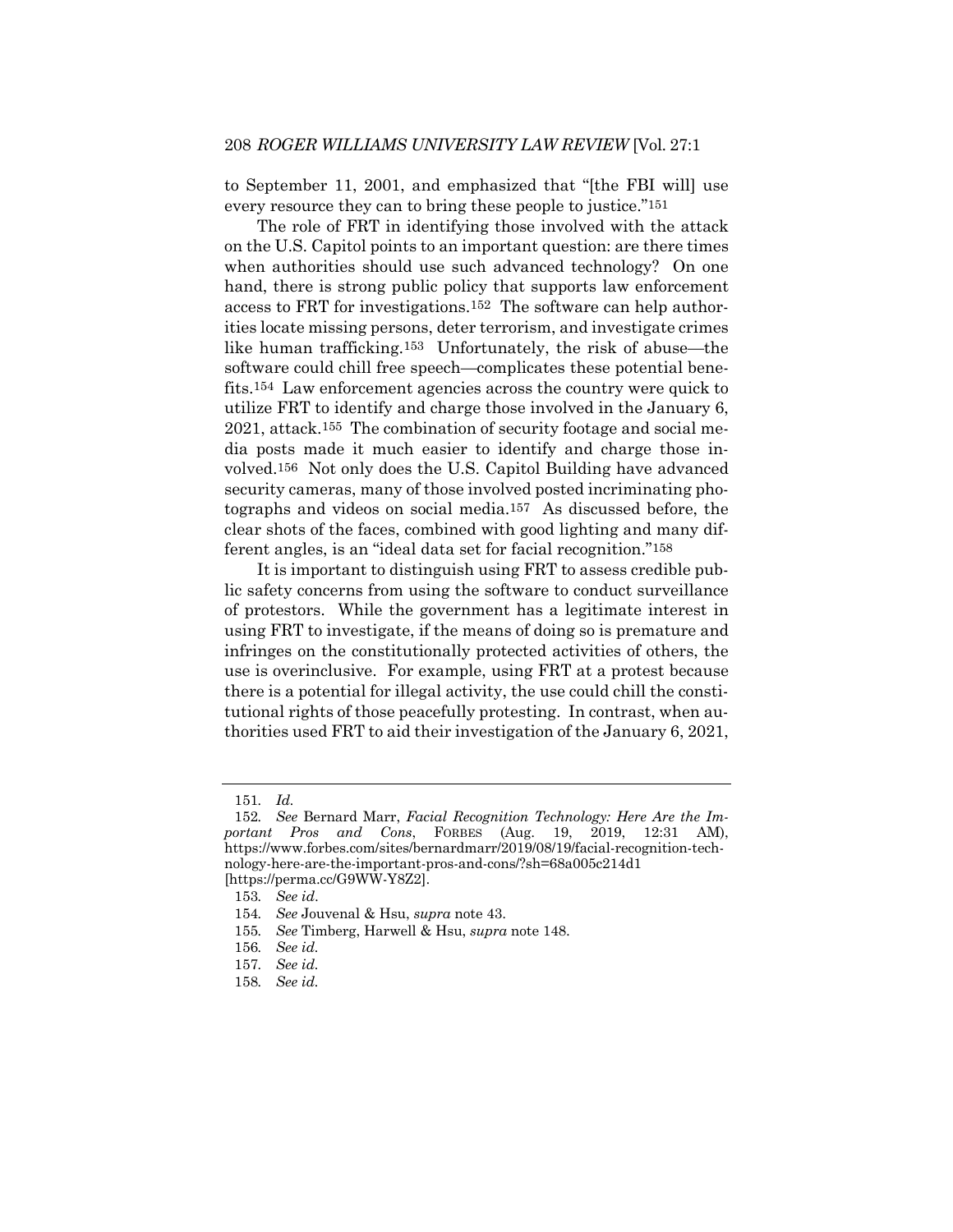attack, this was after-the-fact to investigate those who had already engaged in illegal conduct and incited an attack on the United States government. Reflecting on the incident, Evan Greer, deputy director of Fight for the Future argued that when a crisis occurs "people are more willing to accept government overreach," suggesting the public would approve of FRT use to investigate the January 6, 2021, incident because the attack was so severe.159

There are clear benefits of FRT, but civil rights activists and legal scholars argue the success of FRT to investigate the January 6, 2021, attack will lead to expanded use, without proper measures to protect the marginalized groups that are disproportionately at risk of misidentification and most vulnerable to experiencing a chill to free speech.160 As such, if law enforcement agencies intend to expand the use FRT, the legislative and executive branches must step in to regulate its use and mitigate the technology's chilling effect on free speech. For example, in a coalition letter to President Biden, the ACLU urged the Administration to place a moratorium on all federal use of FRT until Congress can enact safeguards to protect privacy interests and prevent bias.161 Other proposed solutions include asking the Biden Administration to support the Facial Recognition and Biometric Technology Act, which would impose a moratorium on FRT use and limit the use of federal funding to pay for FRT.162 If Congress enacted safeguards to protect the First Amendment rights of citizens and laid out specific circumstances where law enforcement agencies can use FRT, these safeguards would mitigate the harms of the technology. In sum, the legislative and executive branches are best suited to regulate FRT because proving an injury-in-fact and a justiciable controversy is nearly impossible without full disclosure of FRT use.

#### **CONCLUSION**

Law enforcement's use of FRT threatens freedom of speech and association because it deters individuals from engaging in constitutionally protected activities. While any challenge to FRT for its

<sup>159</sup>*. Id.*

<sup>160</sup>*. See supra* nn. 41–50.

<sup>161</sup>*. See Civil Rights Groups Call on Biden to Halt Federal Use of Facial Recognition Technology*, *supra* note 2.

<sup>162</sup>*. See id.*